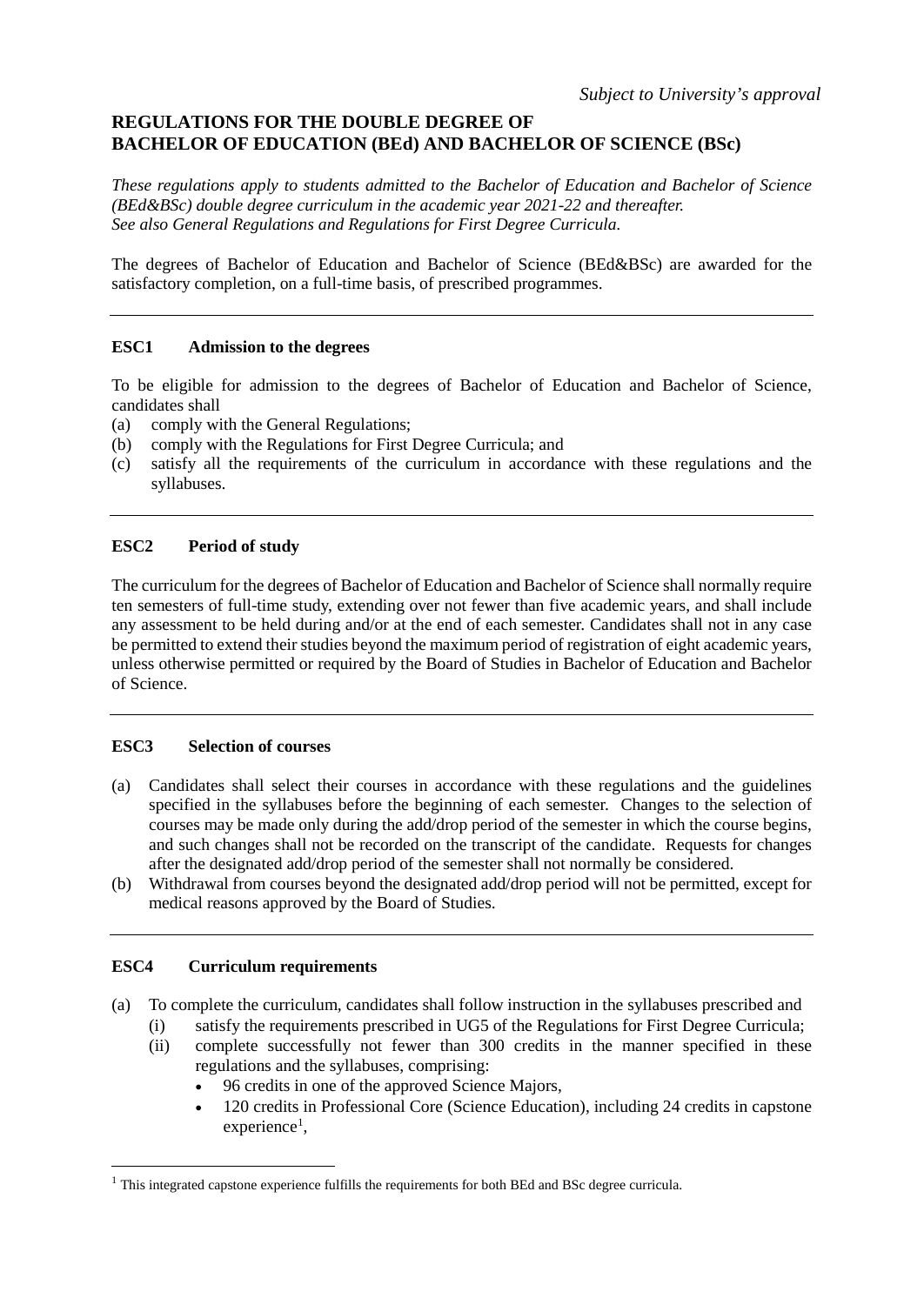- 18 credits in language enhancement courses, including 6 credits in Core University English<sup>[1](#page-1-0)</sup>, 6 credits in English in the Discipline and 6 credits in Chinese language  $enhancement<sup>2</sup>$  $enhancement<sup>2</sup>$  $enhancement<sup>2</sup>$ ,
- 24 credits of courses in the Common Core Curriculum, including one course from each Area of Inquiry, and
- 42 credits in electives.
- (b) Candidates shall normally be required to take not fewer than 24 credits nor more than 30 credits in any one semester (except the summer semester) unless otherwise permitted or required by the Board of Studies, or except in the last semester of study when the number of outstanding credits required to complete the curriculum requirements may be fewer than 24 credits.
- (c) Candidates may, of their own volition, take additional credits not exceeding 6 credits in each semester, and/or further credits during the summer semester, accumulating up to a maximum of 72 credits in one academic year. With the special permission of the Board of Studies, candidates may exceed the annual study load of 72 credits in a given academic year provided that the total number of credits taken does not exceed the maximum curriculum study load of 360 credits for the normative period of study specified in the curriculum regulations, save as provided for under  $ESC4(d)$ .
- (d) Where candidates are required to make up for failed credits, the Board of Studies may give permission for candidates to exceed the annual study load of 72 credits provided that the total number of credits taken does not exceed the maximum curriculum study load of 576 credits for the maximum period of registration specified in these regulations.

# **ESC5 Advanced standing and credit transfer**

- (a) Advanced standing may be granted to candidates in recognition of studies completed successfully in an approved institution of higher education elsewhere in accordance with UG2 of the Regulations for First Degree Curricula. Credits granted for advanced standing shall not be included in the calculation of the GPA but will be recorded on the transcript of the candidate.
- (b) Candidates may, with the approval of the Board of Studies, transfer credits for courses completed at other institutions at any time during their candidature. The number of transferred credits will be recorded on the transcript of the candidate, but the results of courses completed at other institutions shall not be included in the calculation of the GPA. The number of credits to be transferred shall not exceed half of the total credits normally required under the degree curricula of the candidates during their candidature at the University.

## **ESC6 Assessment and grades**

(a) Candidates shall be assessed for each of the courses for which they have registered, and assessment may be conducted in any combination of coursework, written examinations and/or other assessable activities. Only passed courses will earn credits. Grades shall be awarded in accordance with UG8 of the Regulations for First Degree Curricula.

<span id="page-1-0"></span><sup>&</sup>lt;sup>1</sup> Candidates who have achieved Level 5 or above in English Language in the Hong Kong Diploma of Secondary Education Examination, or equivalent, are exempted from this requirement, and Core University English is optional. Those who do not take this course should take an elective course in lieu, see Regulation UG 6.

<span id="page-1-1"></span><sup>&</sup>lt;sup>2</sup> Candidates who have not studied the Chinese language during their secondary education or who have not attained the requisite level of competence in the Chinese language to take CEDU9007 may apply for exemption and take a credit-bearing Cantonese or Putonghua language course offered by the School of Chinese (especially for international and exchange students) or take an elective in lieu. Candidates from the Mainland shall take CUND9002 Practical Chinese and Hong Kong Society or CUND9003 Cantonese for Non-Cantonese Speaking Students.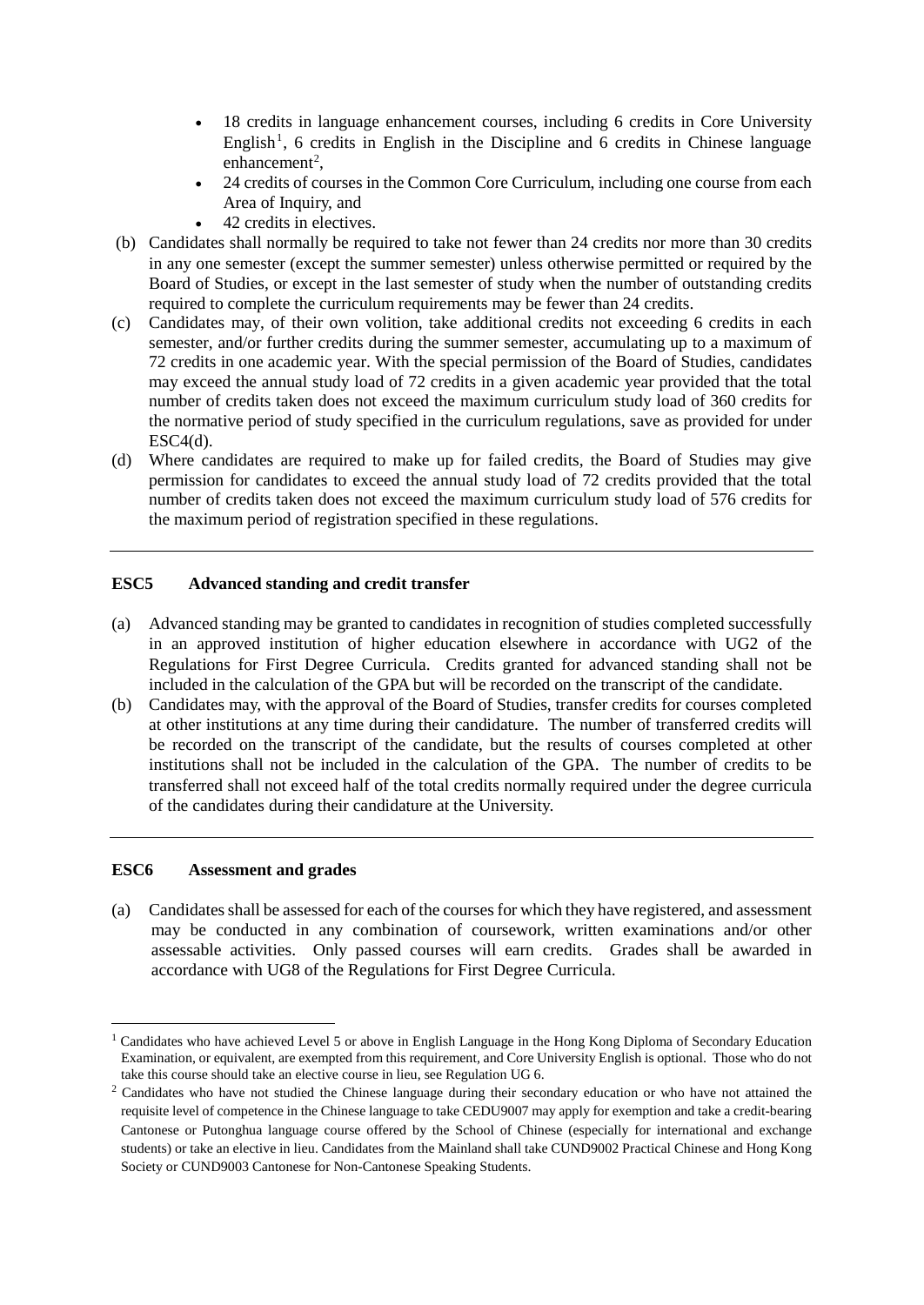- (b) Courses in which candidates are given an F grade shall be recorded on the transcript of the candidate, together with the new grade if the candidate is re-examined as a second attempt or retakes the failed course. All failed grades shall be included in calculating the GPA and shall be taken into account for the purposes of determining eligibility for award of the BEd and BSc degrees, honours classification and whether a candidate is discontinued from studies.
- (c) Candidates shall not be permitted to repeat a course for which they have received a D grade or above for the purpose of upgrading.
- (d) There shall be no appeal against the results of examinations and all other forms of assessment.

## **ESC7 Absence from examination**

Candidates who are unable, because of illness or other acceptable reason, to be present at the written examination of any course may apply for permission to present themselves at a supplementary examination of the same course to be held before the beginning of the First Semester of the following academic year. Any such application shall be made within two weeks of the first day of the candidate's absence from any examination. Any such supplementary examination shall be part of that academic year's examinations, and the provisions made in these regulations for failure at the first attempt shall apply accordingly.

## **ESC8 Retaking / re-examination of failed course(s)**

(a) Candidates who have failed to satisfy the examiners in course(s), but have

- completed successfully 36 or more credits in two consecutive semesters (not including the summer semester), except where candidates are not required to take such a number of credits in the two given semesters; and
- achieved an average Semester GPA of 1.0 or higher for two consecutive semesters (not including the summer semester),

shall be required, as specified by the relevant Boards of Examiners:

- (i) to undergo re-assessment(s)/re-examination(s) in the failed course(s) to be held no later than the end of the following semester (not including the summer semester); or
- (ii) to re-submit failed coursework, without having to repeat the same course of instruction; or
- (iii) to repeat the failed course(s) by undergoing instruction and satisfying the assessments; or
- (iv) for elective course(s), to take another course in lieu and to satisfy the assessment requirements.
- (b) Candidates shall not be permitted to retake a failed course or present themselves for reexamination as a second attempt if they have otherwise satisfied all the requirements stipulated in these regulations for the award of the BEd and BSc degrees.

## **ESC9 Failure in re-examination**

- (a) Candidates who have failed to satisfy the examiners at re-assessment(s)/re-examination(s), granted under Regulation ESC8, of Professional Core (Science Education) course(s) offered by the Faculty of Education shall:
	- (i) if these courses total *not more* than 12 credits, normally be permitted to progress to the following year of study and to present themselves for re-examination, in any prescribed form of examination; or
	- (ii) if these courses total *more* than 12 credits, be recommended for discontinuation of their studies as stipulated under Regulation ESC10(d).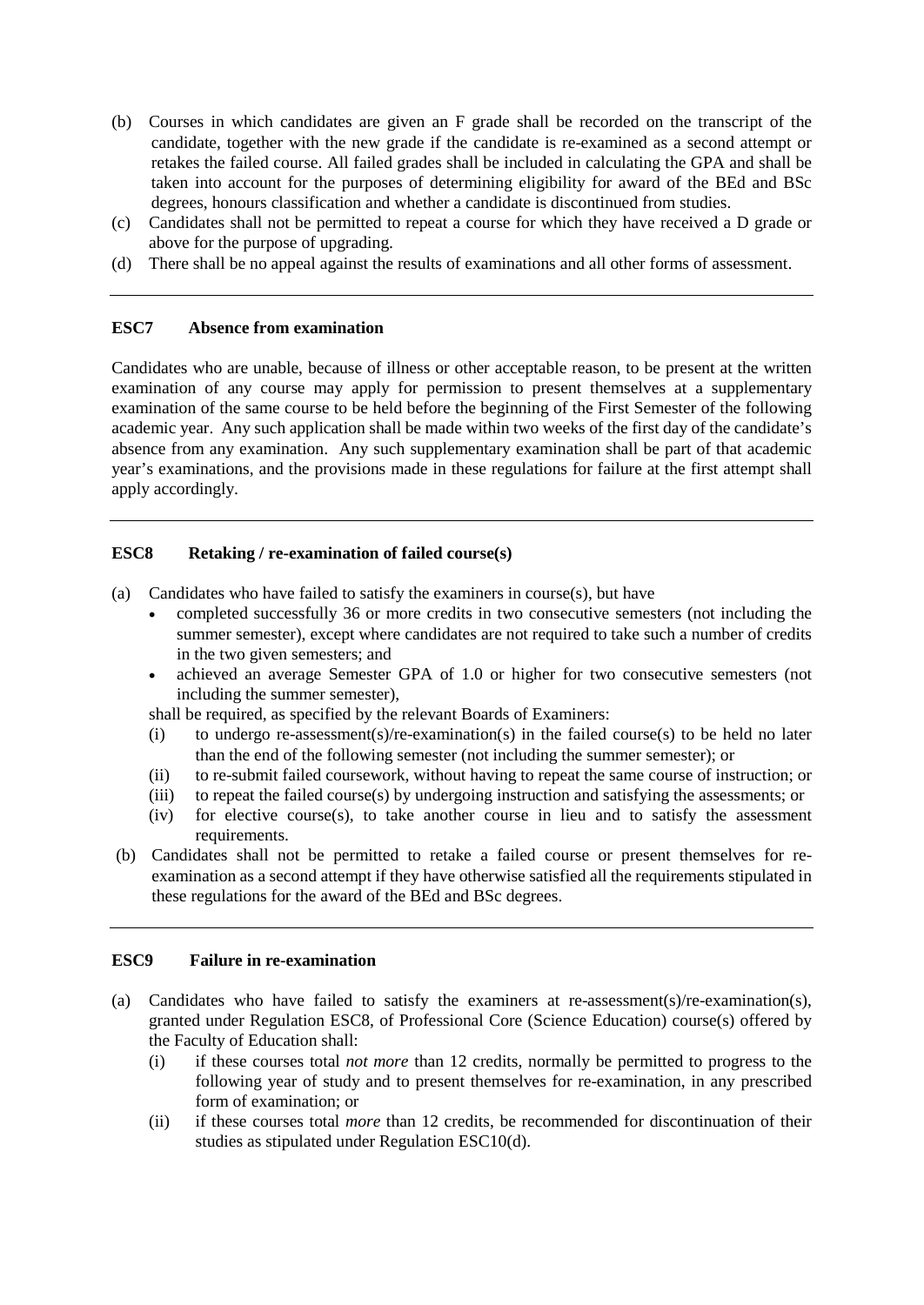(b) Candidates who have failed to satisfy the examiners at a supplementary examination, granted under Regulation ESC7, shall be permitted to present themselves for re-assessment, in accordance with Regulation ESC8, as directed by the Boards of Examiners.

## **ESC10 Discontinuation**

Unless otherwise permitted by the Board of Studies, candidates shall be recommended for discontinuation of their studies, if they have:

- (a) failed to complete successfully 36 or more credits in two consecutive semesters (not including the summer semester), except where candidates are not required to take such a number of credits in the two given semesters; or
- (b) failed to achieve an average Semester GPA of 1.0 or higher for two consecutive semesters (not including the summer semester); or
- (c) failed in Professional Practicum in any year; or
- (d) failed to satisfy the examiners at re-assessment(s)/re-examination(s) of Professional Core (Science Education) course(s) offered by the Faculty of Education, granted under Regulation ESC8, of more than 12 credits; or
- (e) exceeded the maximum period of registration specified in Regulation ESC2.

### **ESC11 Award of degrees and honours classifications**

- (a) To be eligible for the award of the degrees of Bachelor of Education and Bachelor of Science, candidates shall have successfully completed the curriculum as stipulated under Regulation ESC4.
- (b) Honours classifications for the degrees of Bachelor of Education and Bachelor of Science shall be awarded in five divisions: First Class Honours, Second Class Honours Division One, Second Class Honours Division Two, Third Class Honours, and Pass. The classification of honours shall be determined by the Boards of Examiners for the degrees in accordance with the following Graduation GPA scores (GGPA) stipulated in UG9(a) of Regulations for First Degree Curricula, with all courses taken (including failed courses, but not including courses approved by the Senate graded as 'Pass', 'Fail' or 'Distinction') carrying weightings which are proportionate to their credit values:

| <u>Class of honours</u> | <b>GGPA</b> range |
|-------------------------|-------------------|
| First Class Honours     | $3.60 - 4.30$     |
| Second Class Honours    | $(2.40 - 3.59)$   |
| Division One            | $3.00 - 3.59$     |
| Division Two            | $2.40 - 2.99$     |
| Third Class Honours     | $1.70 - 2.39$     |
| Pass                    | $1.00 - 1.69$     |

- (c) Honours classification may not be determined solely on the basis of a candidate's Graduation GPA and the Boards of Examiners for the degrees may, at their absolute discretion and with justification, award a higher class of honours to a candidate deemed to have demonstrated meritorious academic achievement but whose Graduation GPA falls below the range stipulated above of the higher classification by not more than 0.1 Grade Point.
- (d) A list of candidates who have successfully completed all degree requirements shall be posted on Faculty notice boards.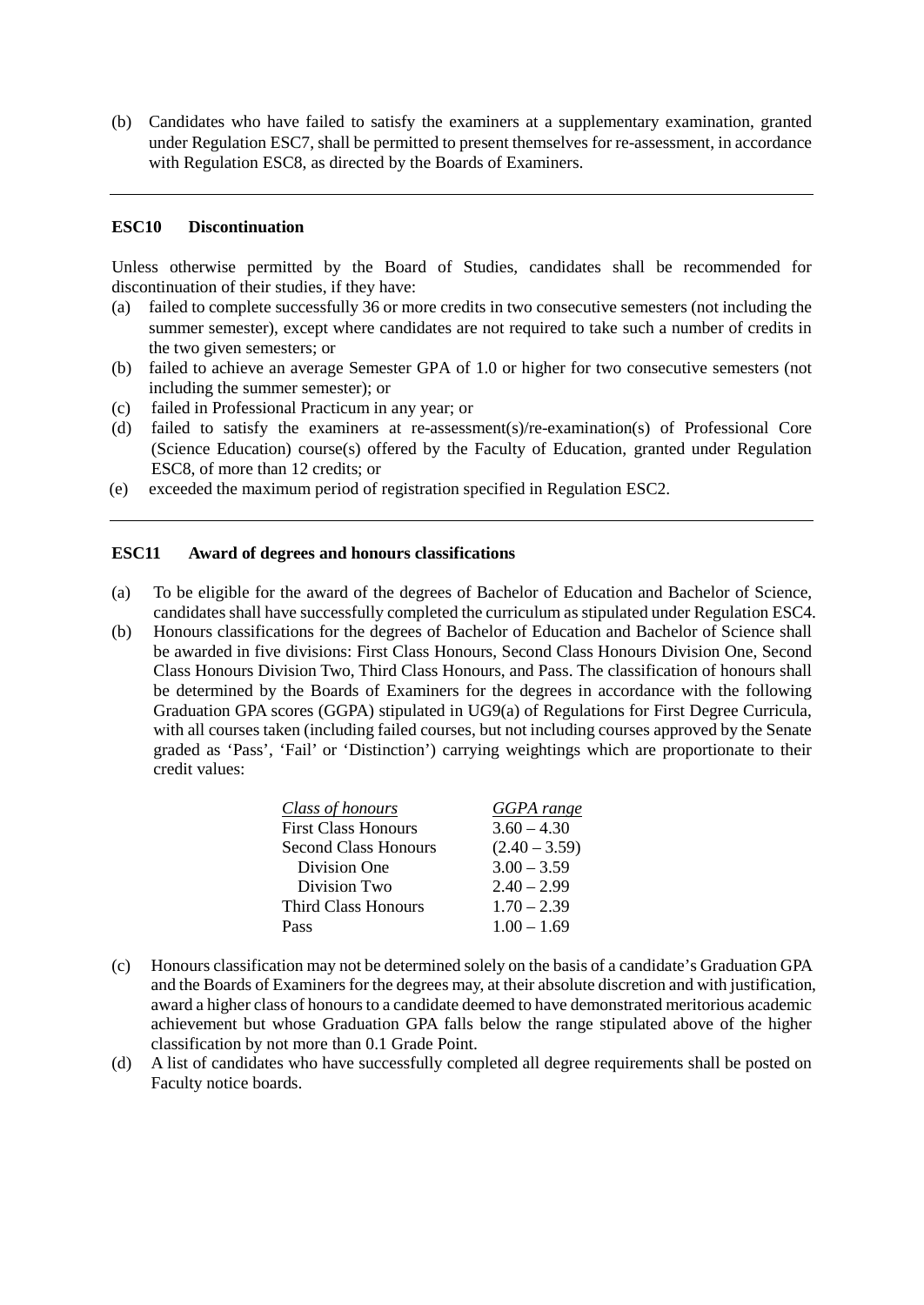# **SYLLABUSES FOR THE DOUBLE DEGREE OF BACHELOR OF EDUCATION AND BACHELOR OF SCIENCE**

Candidates are required to complete courses totaling not fewer than 300 credits comprising:

- 96 credits in one of the approved Science Majors,
- 120 credits in Professional Core (Science Education), including 24 credits in capstone experience,
- [1](#page-4-0)8 credits in language enhancement courses, including 6 credits in Core University English<sup>1</sup>, 6 credits in English in the Discipline and 6 credits in Chinese language course<sup>[2](#page-4-1)</sup>,
- 24 credits of courses in the Common Core Curriculum, including one course from each Areas of Inquiry, and

\_\_\_\_\_\_\_\_\_\_\_\_\_\_\_\_\_\_\_\_\_\_\_\_\_\_\_\_\_\_\_\_\_\_\_\_\_\_\_\_\_\_\_\_\_\_\_\_\_\_\_\_\_\_\_\_\_\_\_\_\_\_\_\_\_\_\_\_\_\_\_\_\_\_\_\_\_\_\_\_\_\_

• 42 credits in electives.

## **FIRST YEAR**

Candidates shall normally take 60 credits, comprising:

- 30 credits in one of the approved Science Majors
- 12 credits in Professional Core (Science Education)
- A 6-credit Core University English course
- 12 credits of courses in the Common Core Curriculum, including not more than one course from the same Area of Inquiry

## **SECOND YEAR**

Candidates shall normally take 60 credits, comprising:

- 24 credits in one of the approved Science Majors
- 12 credits in Professional Core (Science Education)
- A 6-credit English in the Discipline course
- 12 credits of courses in the Common Core Curriculum, including not more than one course from the same Area of Inquiry

# **THIRD YEAR**

Candidates shall normally take 60 credits, comprising:

- 24 credits in Science Major courses
- [3](#page-4-2)0 credits in Professional Core (Science Education)<sup>3</sup>, including 6 credits in Community-based Professional Practicum

<span id="page-4-0"></span> $\frac{1}{1}$ <sup>1</sup> Candidates who have achieved Level 5 or above in English Language in the Hong Kong Diploma of Secondary Education Examination, or equivalent, are exempted from this requirement, and Core University English is optional. Those who do not take this course should take an elective course in lieu, see Regulation UG 6.

<span id="page-4-1"></span><sup>&</sup>lt;sup>2</sup> Candidates who have not studied the Chinese language during their secondary education or who have not attained the requisite level of competence in the Chinese language to take CEDU9007 may apply for exemption and take a credit-bearing Cantonese or Putonghua language course offered by the School of Chinese (especially for international and exchange students) or take an elective in lieu. Candidates from the Mainland shall take CUND9002 Practical Chinese and Hong Kong

<span id="page-4-2"></span>Society or CUND9003 Cantonese for Non-Cantonese Speaking Students.<br><sup>3</sup> At least 96 credits should be taken for Professional Core from year 3 to 5, among which 18 credits must come from Pedagogy and Pedagogical Content Knowledge courses related to a major discipline (Physics/Chemistry/Biology).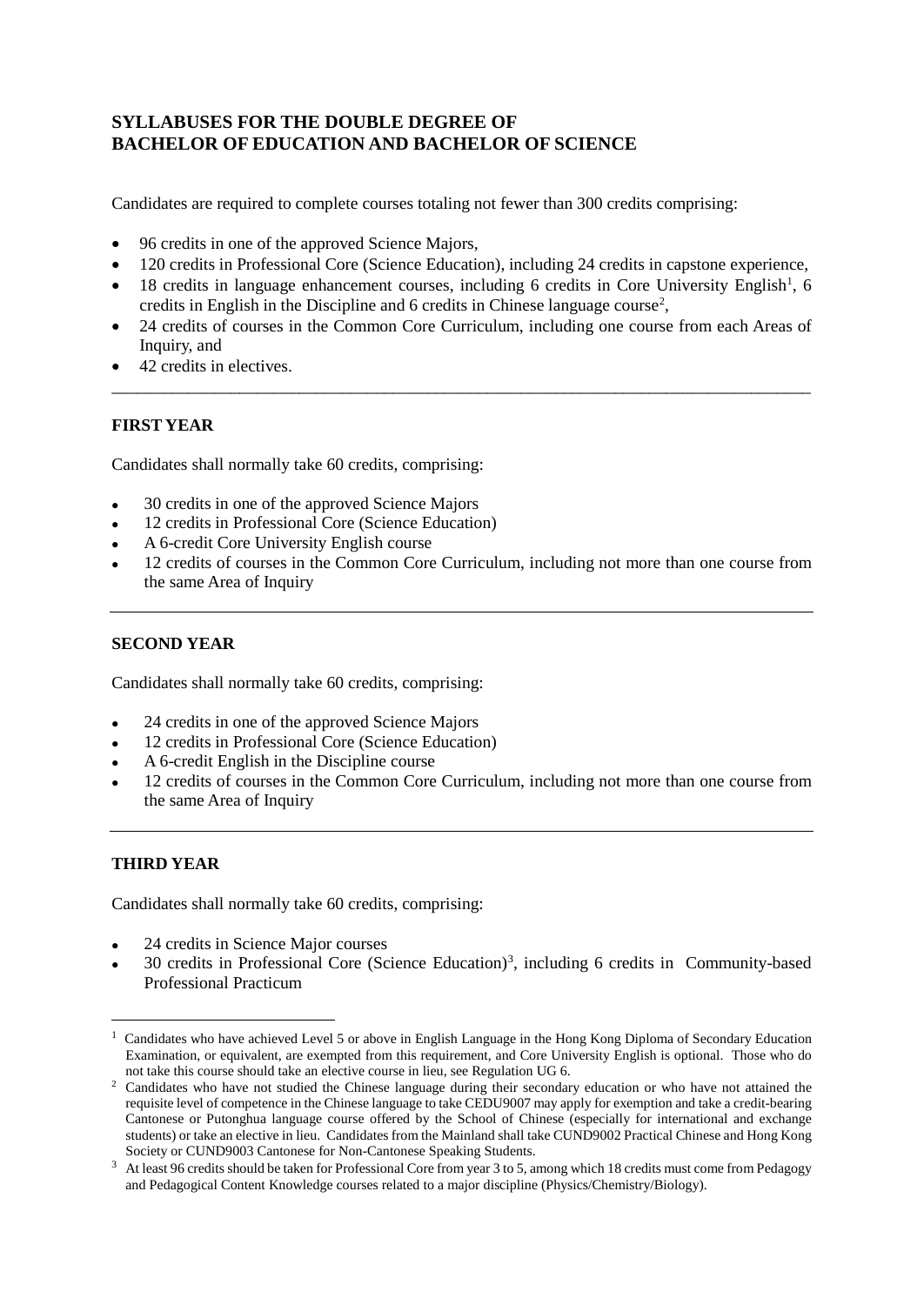# **FOURTH YEAR**

Candidates shall normally take 60 credits, comprising:

- 12 credits in Science Major courses
- 30 credits in Professional Core (Science Education) courses<sup>3</sup>, including 12 credits in Professional Practicum[4](#page-5-0)

\_\_\_\_\_\_\_\_\_\_\_\_\_\_\_\_\_\_\_\_\_\_\_\_\_\_\_\_\_\_\_\_\_\_\_\_\_\_\_\_\_\_\_\_\_\_\_\_\_\_\_\_\_\_\_\_\_\_\_\_\_\_\_\_\_\_\_\_\_\_\_\_\_\_\_\_\_\_\_\_

A 6-credit Chinese language course<sup>2</sup>

## **FIFTH YEAR**

Candidates shall normally take 60 credits, comprising:

- 6 credits in Science Major courses
- 36 credits in Professional Core (Science Education) courses<sup>3</sup>, including 12 credits in Professional Practicum4

\_\_\_\_\_\_\_\_\_\_\_\_\_\_\_\_\_\_\_\_\_\_\_\_\_\_\_\_\_\_\_\_\_\_\_\_\_\_\_\_\_\_\_\_\_\_\_\_\_\_\_\_\_\_\_\_\_\_\_\_\_\_\_\_\_\_\_\_\_\_\_\_\_\_\_\_\_\_\_\_\_\_

The 42 credits of electives can be taken in Years 2 to 5.

## **SCIENCE MAJOR** (96 credits)

Candidates are required to complete not fewer than 96 credits of courses in any one of the Science Major programmes, including 12 credits in Faculty of Science foundation courses. The Science Major programmes available for candidates admitted to this curriculum include the following:

- 1. Biochemistry
- 2. Biological Sciences
- 3. Chemistry
- 4. Ecology & Biodiversity
- 5. Food & Nutritional Science
- 6. Molecular Biology & Biotechnology
- 7. Physics

Candidate shall follow the syllabuses of the Bachelor of Science and the Major programmes that they have selected.

## **PROFESSIONAL CORE (SCIENCE EDUCATION)** (120 credits)

The Professional Core (Science Education) aims at providing the double degree students with a solid professional training to prepare them as critically aware, responsive and responsible teachers who are both grounded in the theoretical foundations of education and curriculum and well-versed in the practical skills and strategies of teaching professionals in the Science subjects. All through the curriculum, a strong emphasis is placed on enabling students to make connections between theory and practice, and between classroom issues and the larger social, cultural, economic and political contexts in which classroom practice is situated.

<span id="page-5-0"></span><sup>&</sup>lt;sup>4</sup> Candidates are required to undertake professional practicum that spans over the second semester in fourth and fifth years, and hence, will not normally be allowed to enroll on non-Education campus-based courses during that period.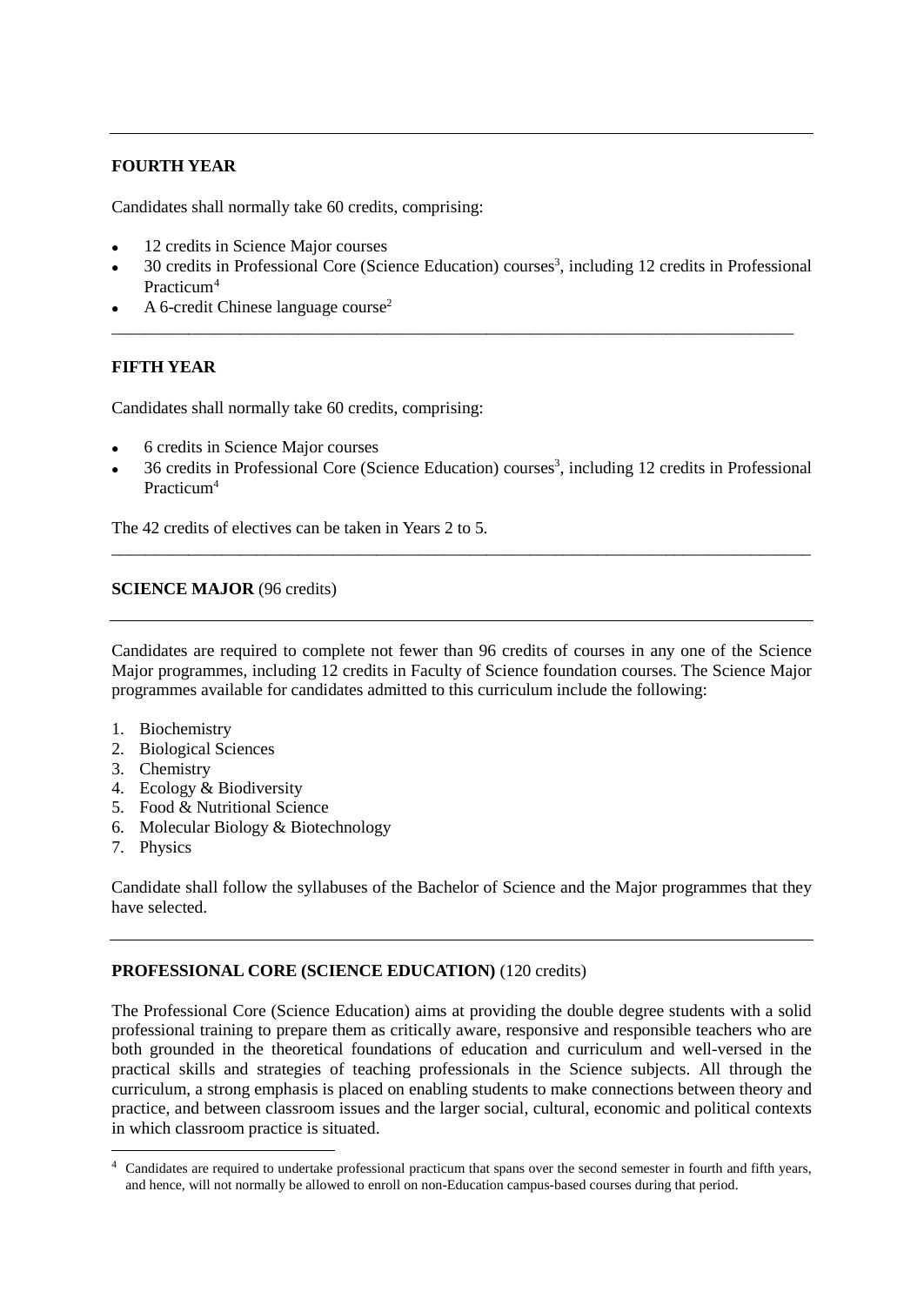Candidates are required to complete a total of 120 credits in the manner specified below.

### **Integrated Courses** (24 credits)

#### **Becoming a Teaching Professional**

*Becoming a Teaching Professional* is a two-year, broad-based, foundational component aims at developing and building students' identities and capacities as teaching professionals. There are two parts in the component entitled, *Education in a Globalised Society*, and *Understanding Teaching and Learning*. These courses integrate sociological, psychological and pedagogical perspectives on education to explore a range of educational issues and concepts and core pedagogical theories and practices in their major subject area. During the two-year course, students will critically explore these educational issues, concepts and practices through their own experiences and contextualized scenarios, which have been designed to foster reflection, discussion and collaborative problem solving. To engage students in a wider educational community of practice, students will learn both with peers from their major and with students from other subject majors. These courses provide the groundwork for the Years 3 – 5 pedagogy and educational studies courses.

#### **Year 1**

### **BBED1101. Becoming a Teaching Professional: Education in a Globalized Society 1 (6 credits) BBED1102. Becoming a Teaching Professional: Education in a Globalized Society 2** (6 credits)

These courses aim to enable students to reflect on their personal motivation to become a teacher and examine their understandings and beliefs about teaching and learning as well as teachers and learners in ever-changing multileveled contexts that range from the classroom to the global level. These courses also seek to develop students' ability to engage in critical discussion of issues and concerns arising from teaching and learning in such multileveled contexts. These issues and concerns include common ones that confront all teachers across the school curriculum as well as specific ones that challenge teachers of a particular disciplinary major. Students will be introduced to and engage with philosophical, historical and sociological theories and perspectives on schooling and society, and pedagogical theories and approaches in students' disciplinary major. These courses include experiential and contextualized learning opportunities for students through observational visits to schools and classrooms.

100% continuous assessment by coursework: there will be a variety of assessment tasks, including presentations, online critiques, response papers, group project reports.

#### **Year 2**

#### **BBED2101. Becoming a Teaching Professional: Understanding Learning and Teaching 1** (6 credits) **BBED2102. Becoming a Teaching Professional: Understanding Learning and Teaching 2** (6 credits)

These courses build on the understandings and awareness of educational and pedagogical issues and concerns gained in the Year 1 integrated courses and extend and links these to psychological theories and practices of learning, teaching, and child development. These theories are then further linked to the pedagogical realms of teaching and learning, with particular reference to students' disciplinary major and classroom pedagogy. The interconnections amongst the philosophical, sociological, psychological and pedagogical realms are brought to light and critically explored through problem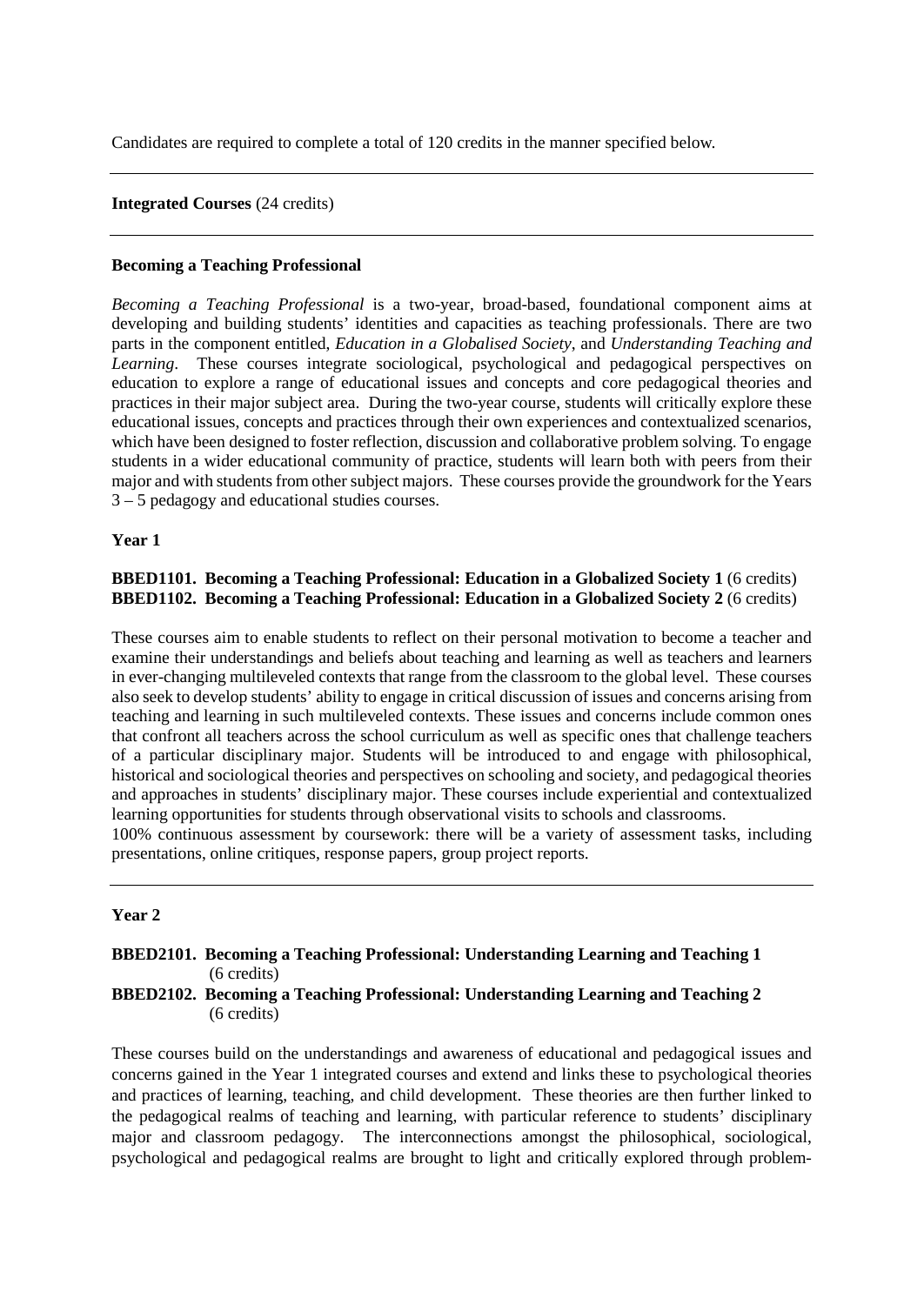solving tasks, field experiences, and critical case studies. The course aims to nurture the development of critically-aware, responsive and responsible educators for Hong Kong schools.

100% continuous assessment by coursework: there will be a variety of assessment tasks, including presentations, online critiques, response papers, group project reports.

**Pedagogy and Pedagogical Content Knowledge Courses** (42 credits)

## **Year 3**

#### **BBED3261.** Teaching and Learning of Science I (6 credits)

This course recapitulates Education Professional Core courses through examining how those courses are relevant to the teaching and learning of school science. Various instructional strategies that promote active and meaningful learning of science among school students in Hong Kong context will be explored. While the course aims to develop students' capability in planning science lessons with the use of teachers' questioning, teachers' modelling, group works *etc.*, it will also highlight the need to consider school students' prior conceptions and alternative conceptions in the planning and implementation of learning and teaching activities. The emphasis of the course is how to facilitate and bring about learning based on the existing knowledge and interest of school students. 100% continuous assessment by coursework.

#### **Year 3 to Year 5**

Candidates are required to take 18 credits from the courses of a major discipline (Physics/Chemistry/Biology) from year 3 to year 5 studies. Candidates may take courses of another major discipline as elective in year 3 and year 4 studies.

#### **Biology Discipline**

#### **BBED3271. Teaching and Learning Science II – Biology** (6 credits)

This course builds upon 'Teaching and Learning of Science I', and extends the discussion to teaching and learning of Biology. It examines issues such as pupils' conceptual development, and those specific to teaching and learning of the subject.

100% continuous assessment by coursework.

# **BBED3371. Practical Work and Scientific Inquiry – Biology** (6 credits)

This course aims at developing students' competence in making use of practical work and scientific inquiry in teaching Biology. The nature and different types of practical activities will be explored. The course also scrutinizes the practical activities commonly used in teaching the subject at schools. At the end of the course, students are expected to be able to make good use of practical activities in enhancing pupils' conceptual understanding in science, their inquiry skills and attitudes towards inquiry. 100% continuous assessment by coursework.

#### **BBED3374. Curriculum and Assessment – Biology** (6 credits)

This course builds upon curriculum and assessment issues discussed in the Education Professional Core courses. It aims at further enhancing students' understanding of the relevant issues, and developing their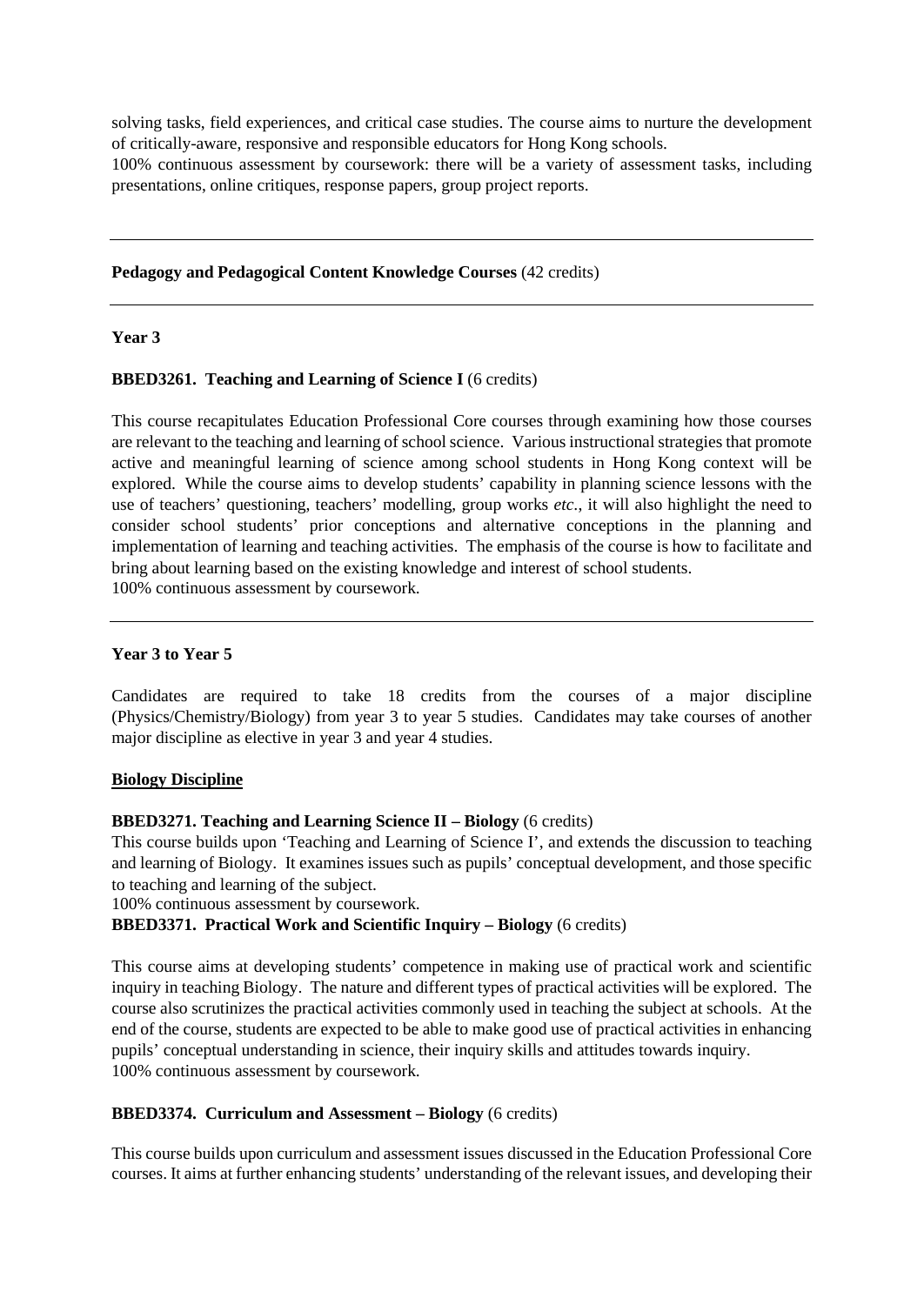competence in school-based curriculum development by taking into consideration the nature of pupils, continuity and coherence between primary and secondary levels of studies, and between other subjects such as Mathematics and English. International comparative studies of pupils' achievement in science will also be examined to shed light on curriculum development and assessment reforms. 100% continuous assessment by coursework.

## **Chemistry Discipline**

## **BBED3272. Teaching and Learning Science II – Chemistry** (6 credits)

This course builds upon 'Teaching and Learning of Science I', and extends the discussion to teaching and learning of Chemistry. It examines issues such as pupils' conceptual development, and those specific to teaching and learning of the subject.

100% continuous assessment by coursework.

# **BBED3372. Practical Work and Scientific Inquiry – Chemistry** (6 credits)

This course aims at developing students' competence in making use of practical work and scientific inquiry in teaching Chemistry. The nature and different types of practical activities will be explored. The course also scrutinizes the practical activities commonly used in teaching the subject at schools. At the end of the course, students are expected to be able to make good use of practical activities in enhancing pupils' conceptual understanding in science, their inquiry skills and attitudes towards inquiry.

100% continuous assessment by coursework.

## **BBED3375. Curriculum and Assessment – Chemistry (6 credits)**

This course builds upon curriculum and assessment issues discussed in the Education Professional Core courses. It aims at further enhancing students' understanding of the relevant issues, and developing their competence in school-based curriculum development by taking into consideration the nature of pupils, continuity and coherence between primary and secondary levels of studies, and between other subjects such as Mathematics and English. International comparative studies of pupils' achievement in science will also be examined to shed light on curriculum development and assessment reforms. 100% continuous assessment by coursework.

## **Physics Discipline**

# **BBED3273. Teaching and Learning Science II – Physics** (6 credits)

This course builds upon "Teaching and Learning of Science I", and extends the discussion to teaching and learning of Physics. It examines issues such as pupils' conceptual development, and those specific to teaching and learning of the subject.

100% continuous assessment by coursework.

## **BBED3373. Practical Work and Scientific Inquiry – Physics** (6 credits)

This course aims at developing students' competence in making use of practical work and scientific inquiry in teaching Physics. The nature and different types of practical activities will be explored. The course also scrutinizes the practical activities commonly used in teaching the subject at schools. At the end of the course, students are expected to be able to make good use of practical activities in enhancing pupils' conceptual understanding in science, their inquiry skills and attitudes towards inquiry. 100% continuous assessment by coursework.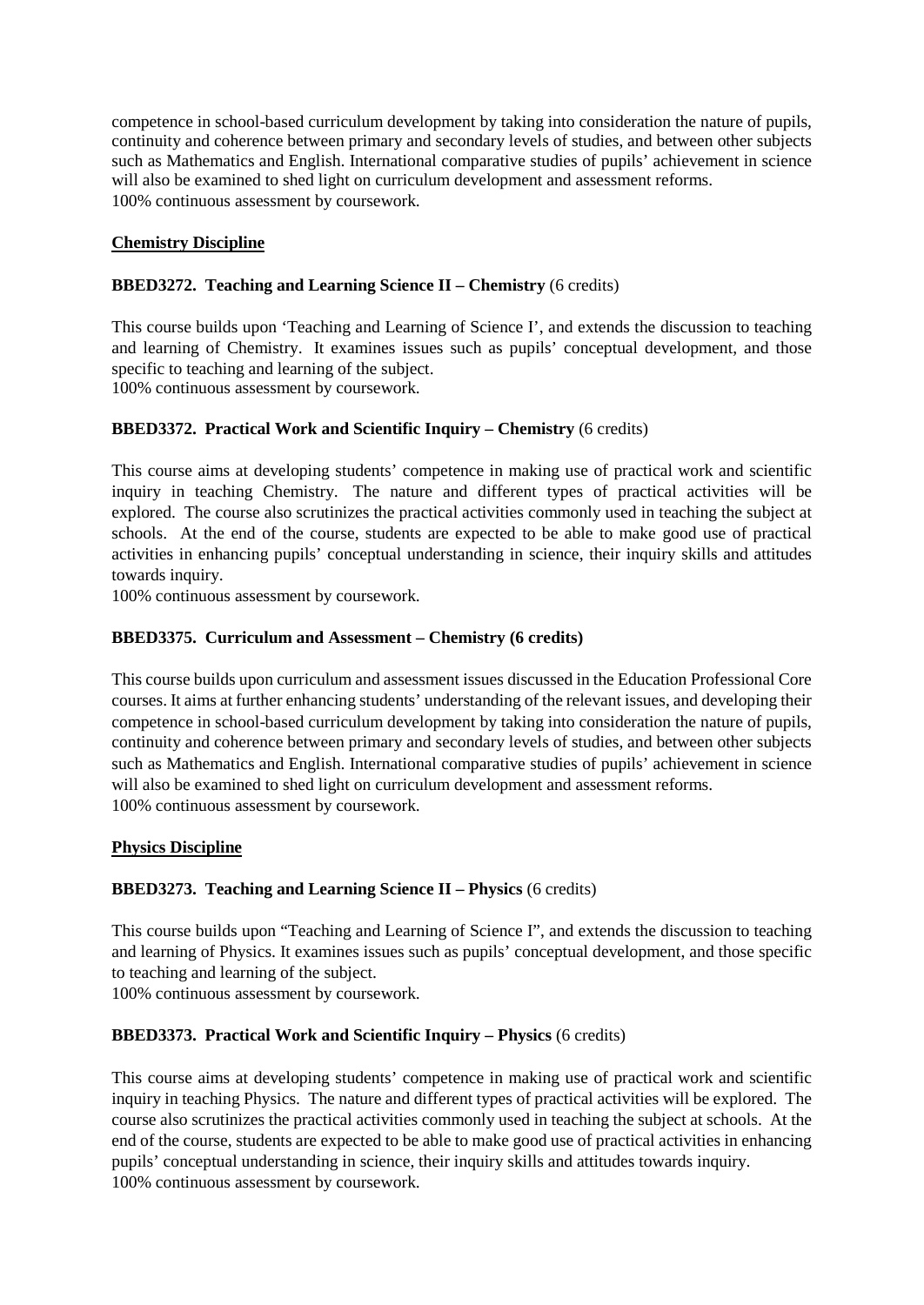## **BBED3376. Curriculum and Assessment – Physics** (6 credits)

This course builds upon curriculum and assessment issues discussed in the Education Professional Core courses. It aims at further enhancing students' understanding of the relevant issues, and developing their competence in school-based curriculum development by taking into consideration the nature of pupils, continuity and coherence between primary and secondary levels of studies, and between other subjects such as Mathematics and English. International comparative studies of pupils' achievement in science will also be examined to shed light on curriculum development and assessment reforms. 100% continuous assessment by coursework.

#### **Year 5**

#### **BBED5263. Nature of Science and Socioscientific Issues** (6 credits)

This course aims to promote student's understanding of the nature of science and technology. Traditional views of science will be compared with the ideas of Popper, Lakatos and Kuhn. Historical and contemporary development of science will be used as cases through which such an understanding is developed. In relation to the recent development of science, the nature and controversies of socioscientific issues will be explored. At the end of this course, students are expected to be able to draw upon and integrate epistemological, historical and socio-cultural aspects of science in the teaching of subject knowledge and the handling of controversial socioscientific issues in the classroom. 100% continuous assessment by coursework.

## **BBED5264. Language and Science Learning** (6 credits)

This course will examine the role of language in authentic scientific practice, in the construction of science, in science communication/journalism and in the teaching  $\&$  learning of school science. Scientific language as a genre and challenges school students face in learning science through language will be explored. A specific challenge Hong Kong students face is that they, as English Language Learners (ELL), may learn science in English. At the end of the course, students are expected to be able to devise some strategies in relation to reading, writing and talking that facilitate school students' learning of science, learning about science and doing science. 100% continuous assessment by coursework.

#### **BBED5363. Becoming a Scholarly Teacher** (6 credits)

This course develops students' knowledge and skills in conducting classroom research. It will address the relationship between educational research and teacher professional development. Paradigms of educational research, research methodologies and research ethical issues will be examined. At the end of the course, students should be able to design and conduct a small-scale classroom research study that fosters their professional development.

100% continuous assessment by coursework.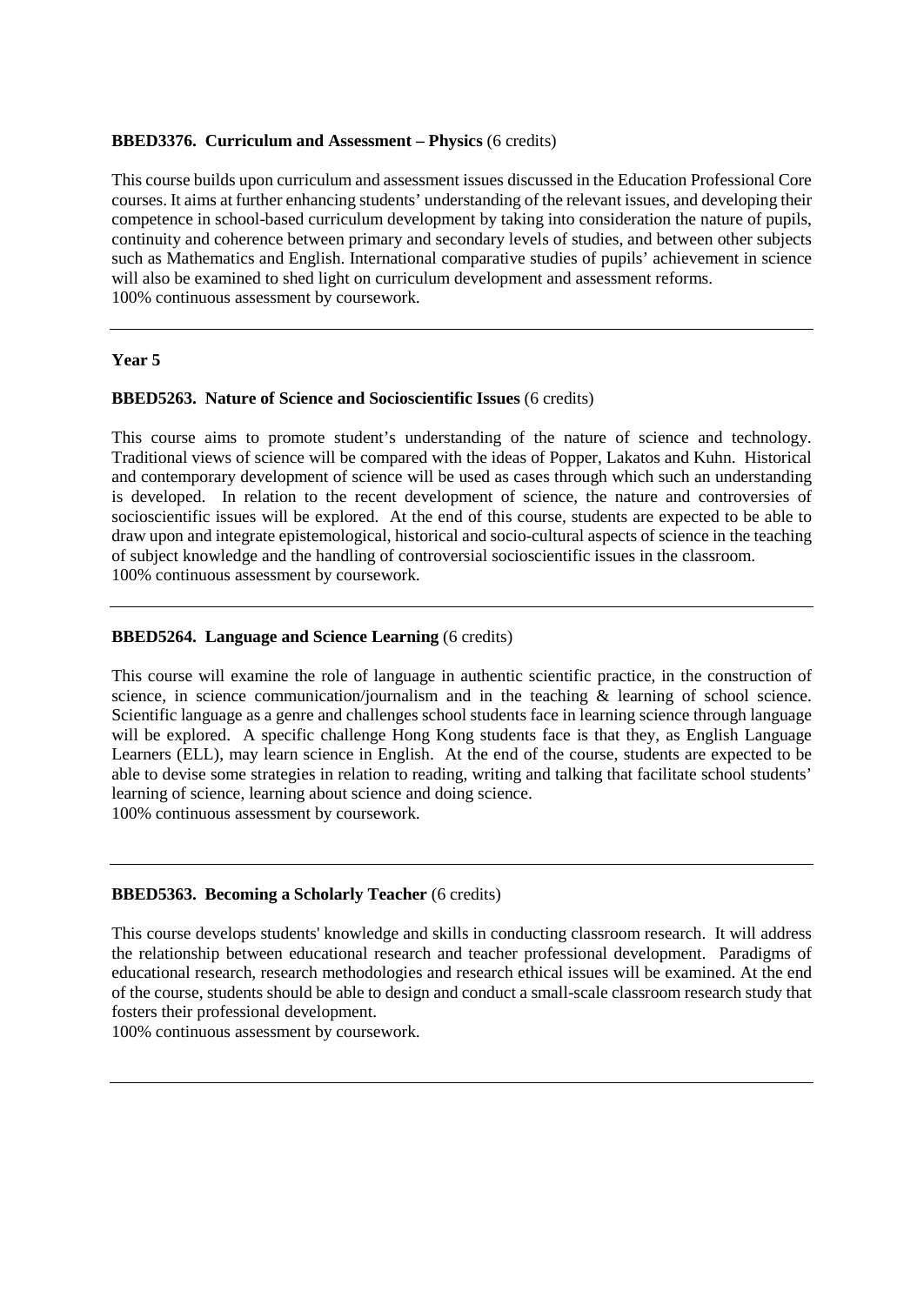## **Educational Studies Core Courses** (18 credits)

The two courses, BBED3002 and BBED4003, aim to enable students to understand and support students at individual level in primary and secondary school contexts. The course content covers topics mainly related to students with diverse learning needs (1), and guidance and counselling (2).

## **Year 3**

# **BBED3002. Learning Support 1 - Catering for Diverse Learning Needs** (6 credits)

While there are numerous benefits, inclusive schools face many challenges in educating students with diverse learning needs. This focus on inclusive education is an international concern and one that the Hong Kong government has embraced since 1997. Particular emphasis is given to supporting students with different types of disabilities, such as specific learning difficulties, intellectual disabilities, autism spectrum disorder, and ADHD in the context of inclusive schools. The impact of disability on learning will also be examined, and attention will be given to teachers' pedagogical knowledge and classroom management skills in response to students' diverse learning needs in the classroom. Collaborative teamwork with other professionals and family will be emphasized as these contribute to successful student outcomes. Current issues and trends in special education within both international and Hong Kong contexts will be explored.

100% continuous assessment by coursework: assessment tasks will include issue-based problemsolving exercises and an issue paper on each student's topic of interest.

## **Year 4**

## **BBED4001. Social and Philosophical Foundations of Education** (6 credits)

This course examines educational problems from the perspectives of classic and contemporary figures in sociology and philosophy. These two disciplines play complementary roles in clarifying both the conceptual foundations and the empirical assumptions that serve as the foundation of much debate over the means and ends of education. Students will engage deeply with major texts in these two fields and apply them to problems currently facing educators in Hong Kong and the rest of the world.

100% continuous assessment by coursework: the course would employ a range of teaching and learning activities, and assessment tasks. They include analysis of selected issues, student presentation, and/or discussion in class and e-forum.

## **BBED4003. Learning Support 2 - Understanding and Guiding Whole-Person Development** (6 credits)

This course reviews major theories, concepts and research on child and adolescent development and behaviour, and examines ways of guiding, counselling and supporting them in their whole-person development in school settings. The course will explore: (i) major theories of child and adolescent development; (ii) the interdependency of different aspects of development, i.e., physical, cognitive, social-emotional, and peer relationships; (iii) basic concepts and strategies in developmental, preventive and remedial guidance; (iv) the roles of teachers in guidance and counselling; (v) knowledge and strategies in supporting students with mental health issues; and (vi) guiding students on career and life planning.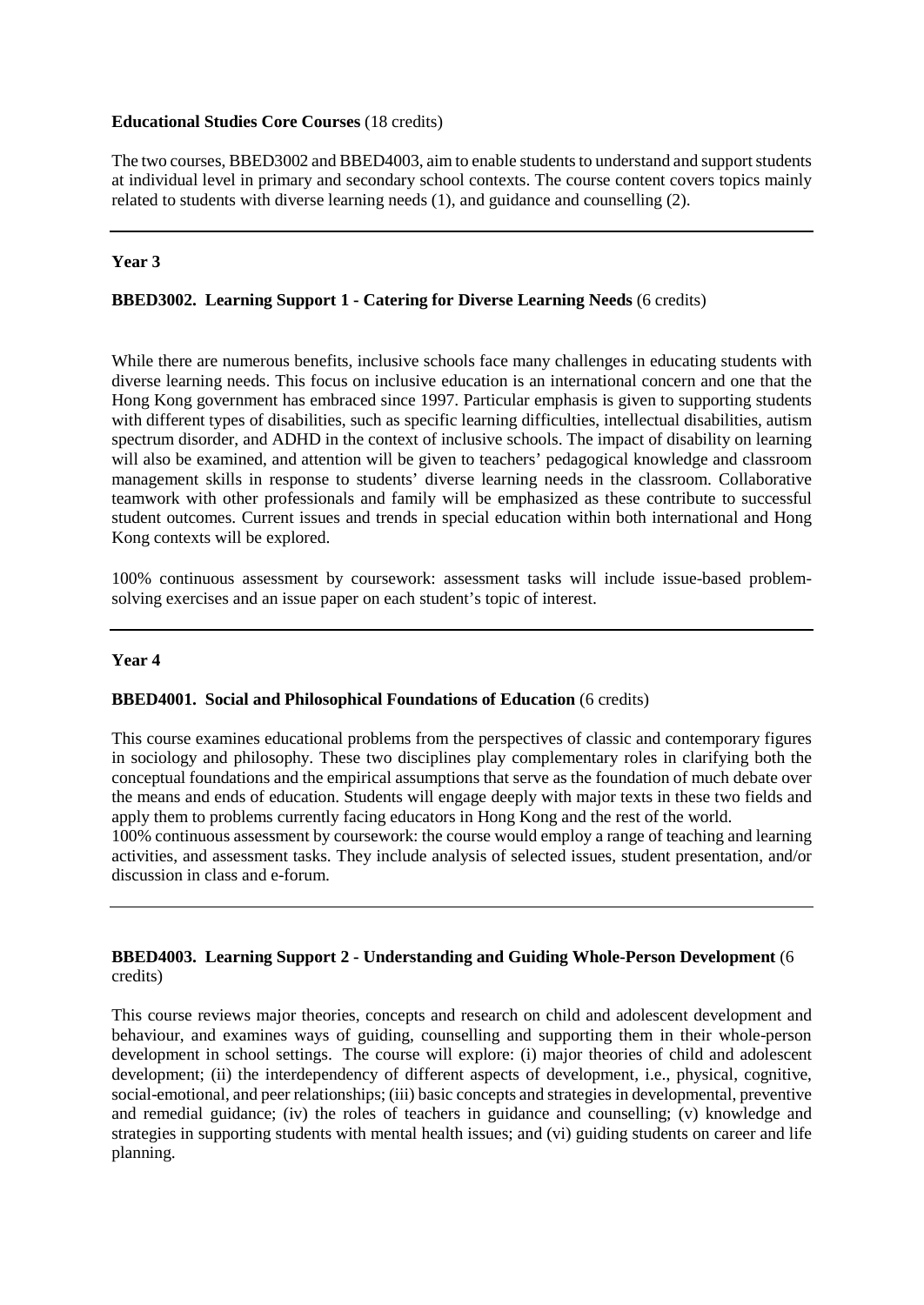100% continuous assessment by coursework. The assessment tasks will include issue-based problemsolving exercises and a reflective essay on a self-selected topic which is relevant to the course.

#### **Educational Studies Elective Courses** (6 credits)

#### **Year 5**

Candidates are required to complete not fewer than 6 credits from the courses listed below in Year five. Some of the courses listed below may not be offered every year.

## **BBED5021. Professional Ethics in Teaching** (6 credits)

This elective will enable participants to explore a range of ethical issues which confront them as teachers in teaching, assessment, and evaluation practice. It will draw on ethical theories and professional codes of conduct to enable them to develop an understanding of their professional responsibilities as teachers and identify effective strategies for dealing appropriately with commonly occurring ethical dilemmas. 100% continuous assessment by coursework: the course would employ a range of teaching and learning activities, and assessment tasks. They include analysis of selected issues, student presentation, and/or discussion in class and e-forum.

## **BBED5025. Policy, Improvement, and Leadership in Schools** (6 credits)

This course will investigate the themes of policy, improvement, and leadership in schools (PILS). Students will examine the roles of teachers and administrators in leadership and in the interpretation and enactment of school reform and school improvement policies. Students will also examine the school- and system-level factors necessary for improvement to take place. The course will utilize cases, theory, and empirical research that take on these themes, within and beyond in Hong Kong. With a focus on underserved student populations, PILS equips teachers with a deep understanding of how teachers and teaching are situated in broader aims of improving educational opportunity.

100% continuous assessment by coursework.

## **BBED5026 Diversity, Culture, and Justice in Education (6 credits)**

This course introduces students to asset and equity based frameworks for teaching with social justice as an aim. Students will reflect on their beliefs regarding diversity and culture, and explore their identifications and experiences in relation to categories including gender, socio-economic status, ethnicity, ability/disability, and LGBTI status. Theoretical frameworks that challenge deficit views of minoritized and marginalized communities will be explored, so that students can instead see diversity and culture as resources for reshaping the following: curriculum and pedagogy, interactions with students and families, and teachers' identities. Possible challenges and dilemmas in adopting such frameworks will be discussed.

100% continuous assessment by coursework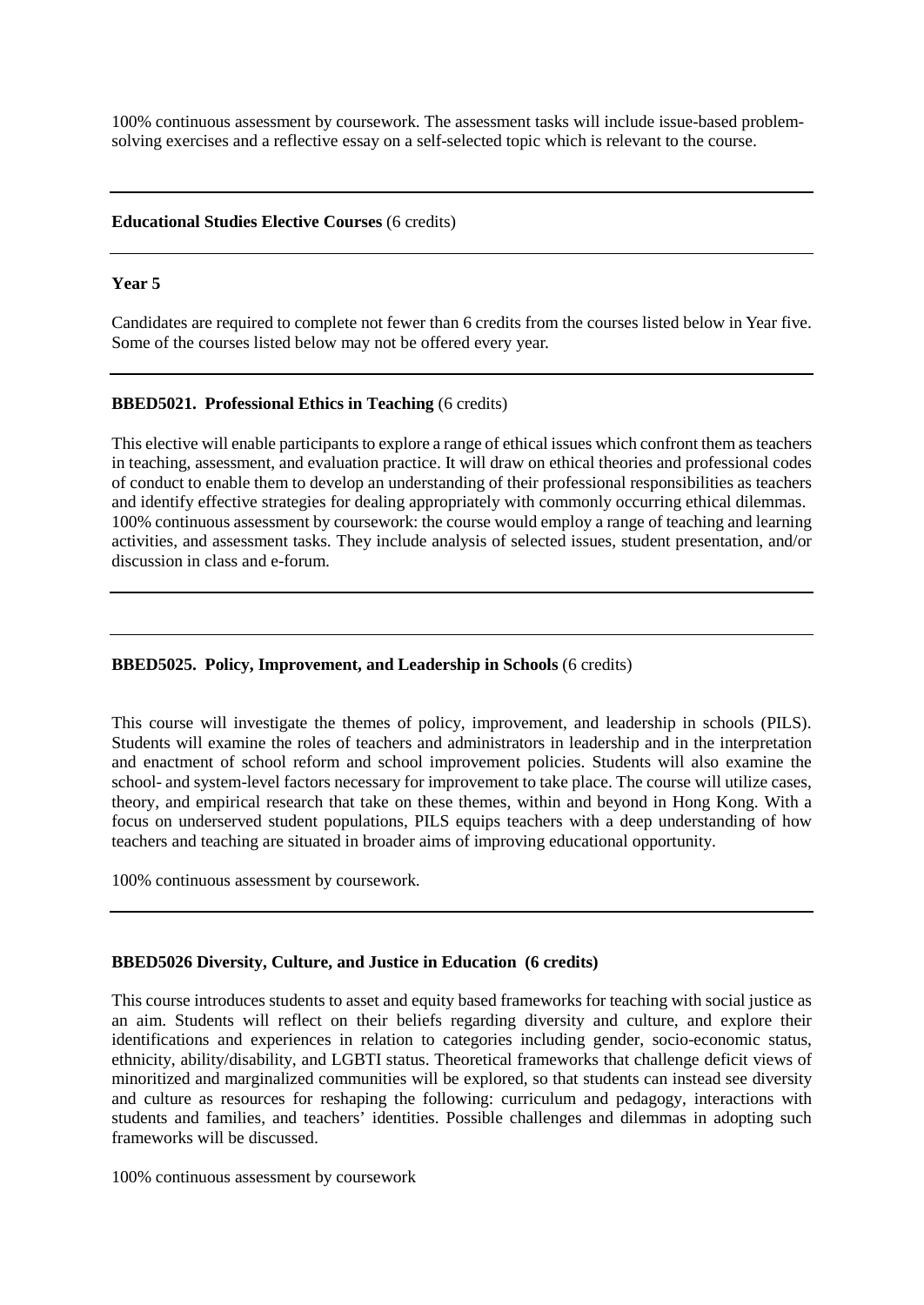#### **BBED5027 Education for Sustainable Development: Schools as Community Centers (6 credits)**

\_\_\_\_\_\_\_\_\_\_\_\_\_\_\_\_\_\_\_\_\_\_\_\_\_\_\_\_\_\_\_\_\_\_\_\_\_\_\_\_\_\_\_\_\_\_\_\_\_\_\_\_\_\_\_\_\_\_\_\_\_\_\_\_\_\_\_\_\_\_\_\_\_\_\_\_\_\_\_\_\_\_

Drawing inspiration from UN Sustainable Development Goals, this course will examine the role of schools to achieve sustainability in local contexts: Education for Sustainable Development (ESD). Students will re-evaluate the current model of development, while envisioning new models of development that sustain not only economy but also cultural diversity, social equality, and natural environment. Students will be invited to examine the relationship between schools and communities. Attention will then be paid on how schools could introduce and implement programmes and projects that cultivate the knowledge, skills and values essential for realizing the goal of sustainable community development. Students will also deliberate on how the vision of ESD could be integrated into their professional identity.

100% continuous assessment by coursework

## **Community-based Professional Practicum** (6 credits)

Recognising that learning and experience are inextricably connected, all incoming double degree UG students from 2019-20 are required to successfully fulfill the requirements of at least one Experiential Learning activity through a Community-based Professional Practicum (CPP) project before the start of their fourth year. CPP is based on the premise that teaching and learning cannot only be restricted to classroom settings and teachers-to-be need to critically engage with social and global issues that impact on education including inequality, culture, history, and civic mindedness. All the CPP projects offered each year are aimed at enhancing student teachers' understanding of real-world environments, expanding their capacity to integrate theory and practice and broadening their local and global outlook.

The settings for our CPP projects may be local (Hong Kong), overseas and on the Mainland. All are aimed at pushing our students out of their comfort zones and enabling them to foster skills and values that are relevant to a career in education. These include transferrable skills like creativity, innovation, time management, communication and collaboration, problem solving, critical thinking and leadership. Nearly all our CPP projects include carefully organized input sessions and are taught by colleagues from across the Faculty. Each contains an important reflective component as reflective practice is at the heart of good teaching and learning. Most CPP projects are open to students from different disciplines to foster cross-disciplinary collaboration.

Students are required to undertake 6 credits from a list of education related experiential learning courses (or CPP projects) offered by the Faculty of Education before the start of Year 4. The courses listed below may not necessarily be offered every year, and the number and nature of courses in this pool may change. Other community-based learning opportunities may be disseminated throughout the year by the Faculty Experiential Learning team.

At The University of Hong Kong, we are committed to recognize and develop a number of Communication-intensive (CI) courses (https://cics.hku.hk/) that explicitly develop students' communication-related knowledge (understanding of communication as it relates to human interaction), skills (skills in communicating effectively with others, using language and/or other means) and attributes (the attributes of effective communicators). A number of course leaders have already started the journey towards attaining the CI certification.

BBED6742 An Experiential Approach to Learning and Teaching in a Regional Educational Institution (6 credits)

BBED6747. Developing the Competence in STEM Education (6 credits)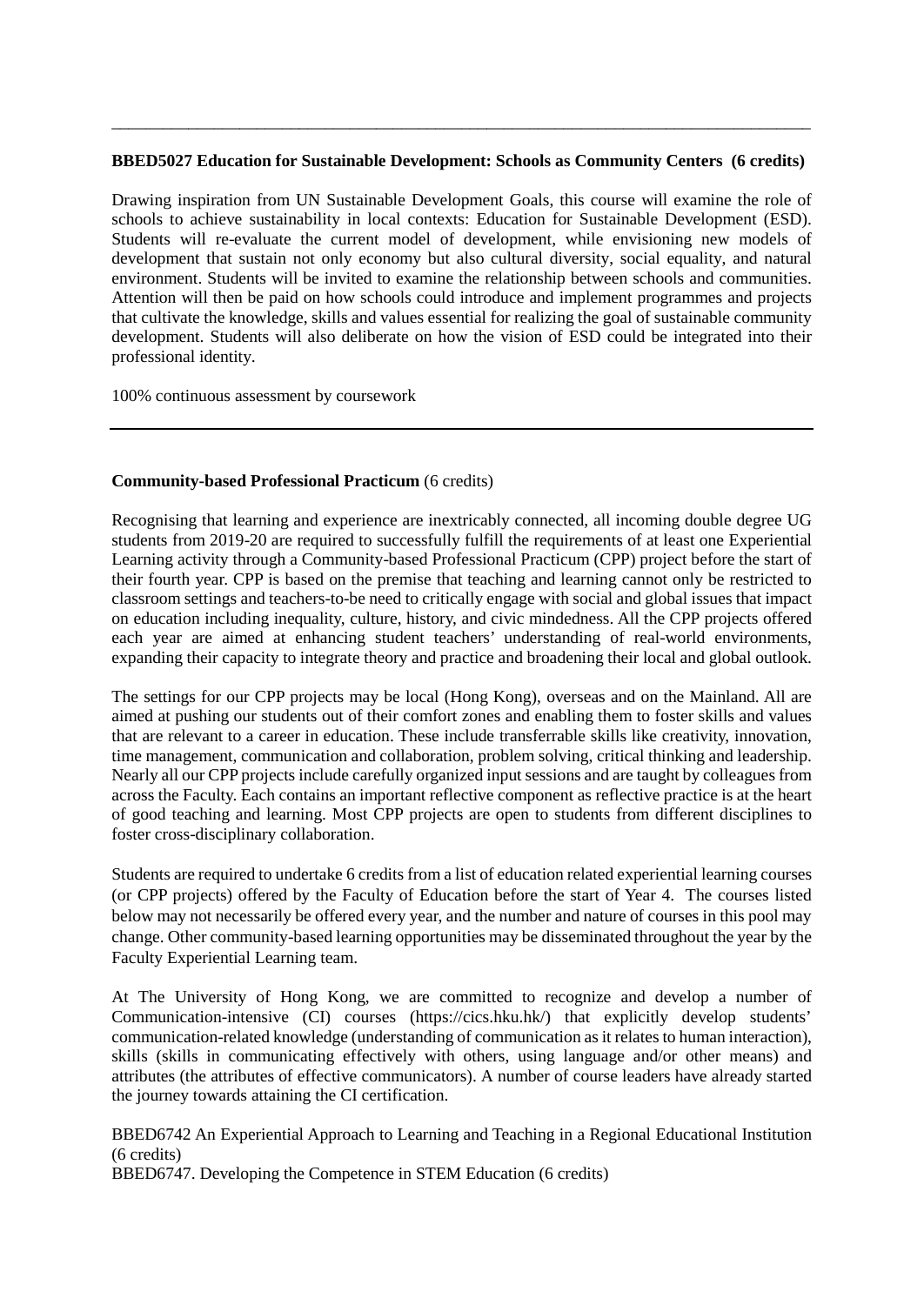BBED6787 Ocean Park Experiential Learning Project (6 credits) BBED6790 Developing Resilient Student Teachers by Nurturing Resilience in Vulnerable Groups in Cambodia (6 credits) BBED6792 Sustainable Development in Tibet (6 credits) BBED6794 Fostering 4Cs (Critical Thinking, Creativity, Communication and Collaboration skills) through Engaging STEM/STEAM-related EL Activities (6 credits) BBED6795 Exploring the Past, Present, and Future of Myanmar (6 credits) BBED6796 Cultural Heritage and Information in the Field (6 credits) BBED6797 Youth Mentoring for Social Justice and Inclusion (6 credits) BBED6798 Design Thinking in Action (6 credits) BBED6800 CantoGather: Teaching Lower Primary Chinese-as-a-Second-Language Learners Chinese (6 credits) BBED6801 Nurturing gifted individuals (6 credits) CAES2001 Nurturing Global Leaders (12 credits)\* CAES2002 Online Digital Storytelling in English (6 credits)

\* *This course can be counted as fulfilling the Community-based Professional Practicum (CPP) requirement and also a 6-credit free elective.*

## **BBED6742 An Experiential Approach to Learning and Teaching in a Regional Educational Institute (6 credits)**

This course will develop the participants' knowledge, skills and beliefs of learning and teaching in an overseas context (Thailand). It will enhance students' understanding of the social, cultural and political factors affecting education, and facilitate reflections on their skills and beliefs about teaching and learning in multileveled contexts that range from the classroom to the global level. Students will be encouraged to work in pairs or in small groups to: (a) analyse issues related to science education in the contexts of Hong Kong and Thailand, (b) collaborate on the development of curriculum materials for teaching and cultural exchanges in Thailand, (c) respond to challenges brought by the socio-cultural differences in the two contexts. All participants will be supported by the course tutors, their peers and the collaborating institution in Thailand.

100% continuous assessment by coursework.

## **BBED6747. Developing the Competence in STEM Education (6 credits)**

This course will provide students structured learning experience in becoming STEM educators. The multiple-track approach will allow students to participate in activities they find a role to play in STEM education. Students will be able to: (a) select a track to work with specific community partner(s); (b) better understand the meanings of STEM and STEM education through interactive seminars/workshops/site visits; and (c) develop and try out the materials that would be useful for sustainable STEM education in local schools or in non-academic settings. 100% continuous assessment by coursework and participation.

## **BBED6787 Ocean Park Experiential Learning Project (6 credits)**

[This is a certified Communication-intensive (CI) Course which meets all of the requirements endorsed by HKU's Senate]

The course will offer students the chance to undertake experiential learning through extended collaboration with Ocean Park, Hong Kong. By engaging in this project, students will expand their understanding and practice as future education professionals beyond the formal classroom and school context. Students will be assigned to work in groups to a) carry out an observation of guests' interests through needs analysis  $\&$  b) design pop-up narration offerings for visitors to the Park with a goal of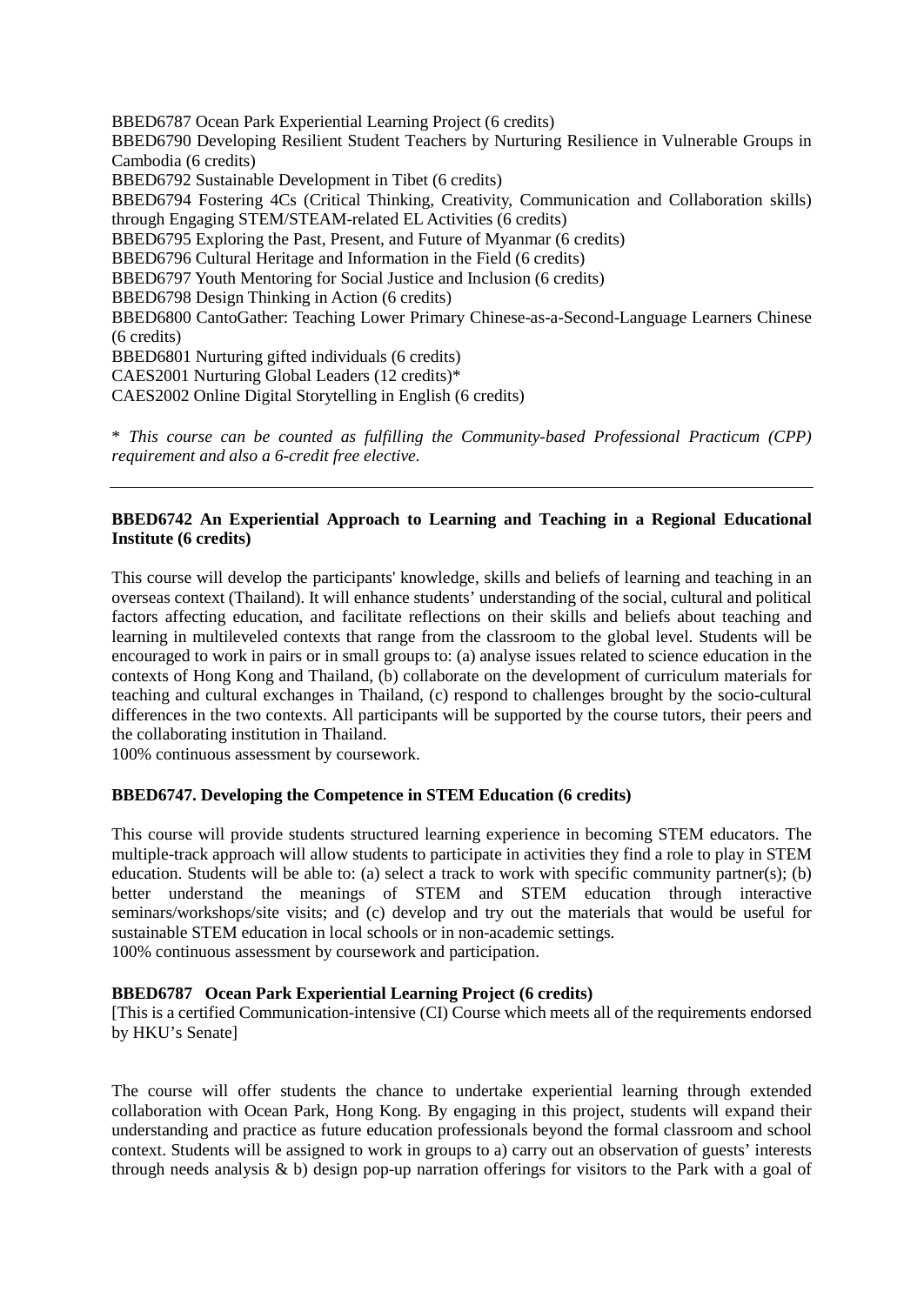enhancing the in-park guests' experience The final exhibits may be placed on display for visitors and may be used by Ocean Park staff after the course finishes.

Students will have the chance to work closely with Ocean Park staff from their Discovery and Education team and to contribute their knowledge to the Park's focus on promoting conservation and awareness about endangered species to local school children and visitors (from HK as well as overseas and China). All students who select this course will be mentored by the Ocean Park's Education team and closely supervised under the guidance of faculty members. Students' performance in the course will be evaluated through a variety of means including reports from Ocean Park staff, online reflections, and a multi-media presentation at the end of the project.

100% continuous assessment by coursework. Students from all disciplines and programmes may apply but must be able to commit all meetings and classes.

## **BBED6790 Developing Resilient Student Teachers by Nurturing Resilience in Vulnerable Groups in Cambodia (6 credits)**

[This is a certified Communication-intensive (CI) Course which meets all of the requirements endorsed by HKU's Senate]

The course sets out a sustainable relationship with a rural school in Cambodia which houses children impacted by trafficking and poverty. The focus will be on co-constructing a curriculum on resilience for the children there with the teachers and volunteers of the school by adopting a 'train the trainers' model of development. It is found that teachers' resilience enhances job satisfaction and teaching effectiveness, and at the same time, allows teachers to nurture resilience in their own students to cope with the challenges of the 21<sup>st</sup> century. The current program highlights one of the key approaches that contextualizes the knowledge of teachers' resilience in working with the vulnerable group and carefully incorporates Kolb's (2015) learning cycle into the program. Student teachers learn to integrate academic theories and actively experiment through continuous observation, trial-and-error and reflection.

Students will attend classes in the second semester and work in teams to design a curriculum on resilience and implement it during summer in Cambodia. 100% continuous assessment by coursework. Students are expected to attend all sessions and be able to commit to the on-site work in Cambodia in summer.

#### **BBED6792 Sustainable Development in Tibet (6 credits)**

[This is a certified Communication-intensive (CI) Course which meets all of the requirements endorsed by HKU's Senate]

Tibet has developed rocketing economic growth in the past two decades at the expenses of the ecosystem and environment. Set against this backdrop, this study tour aims to bridge this gap by creating the platform for our student educators to learn about the socio-economic landscapes of Tibet and to analyze its challenges of turning around and sustaining its development. Our student educators will first learn about the theoretical understanding of sustainable development and its relationship to the socioeconomic landscapes of Tibet. Then they will work in cross-disciplinary teams to put their knowledge into practice – putting forward their ideas of raising social awareness and calling for behavioral changes with the consideration of local culture and limitations in the format of 'TED talk' videos and sharing at Tibet University. Through the learning process of knowing about the culture, self and others, students will develop an increased intercultural sensitivity as local and global citizens.

The course together with all input sessions will be organized between June to July and students are required to have full attendance throughout the course. 100% continuous assessment by coursework.

## **BBED6794 Fostering 4Cs (Critical Thinking, Creativity, Communication and Collaboration Skills) through Engaging STEM/STEAM-related EL Activities (6 credits)**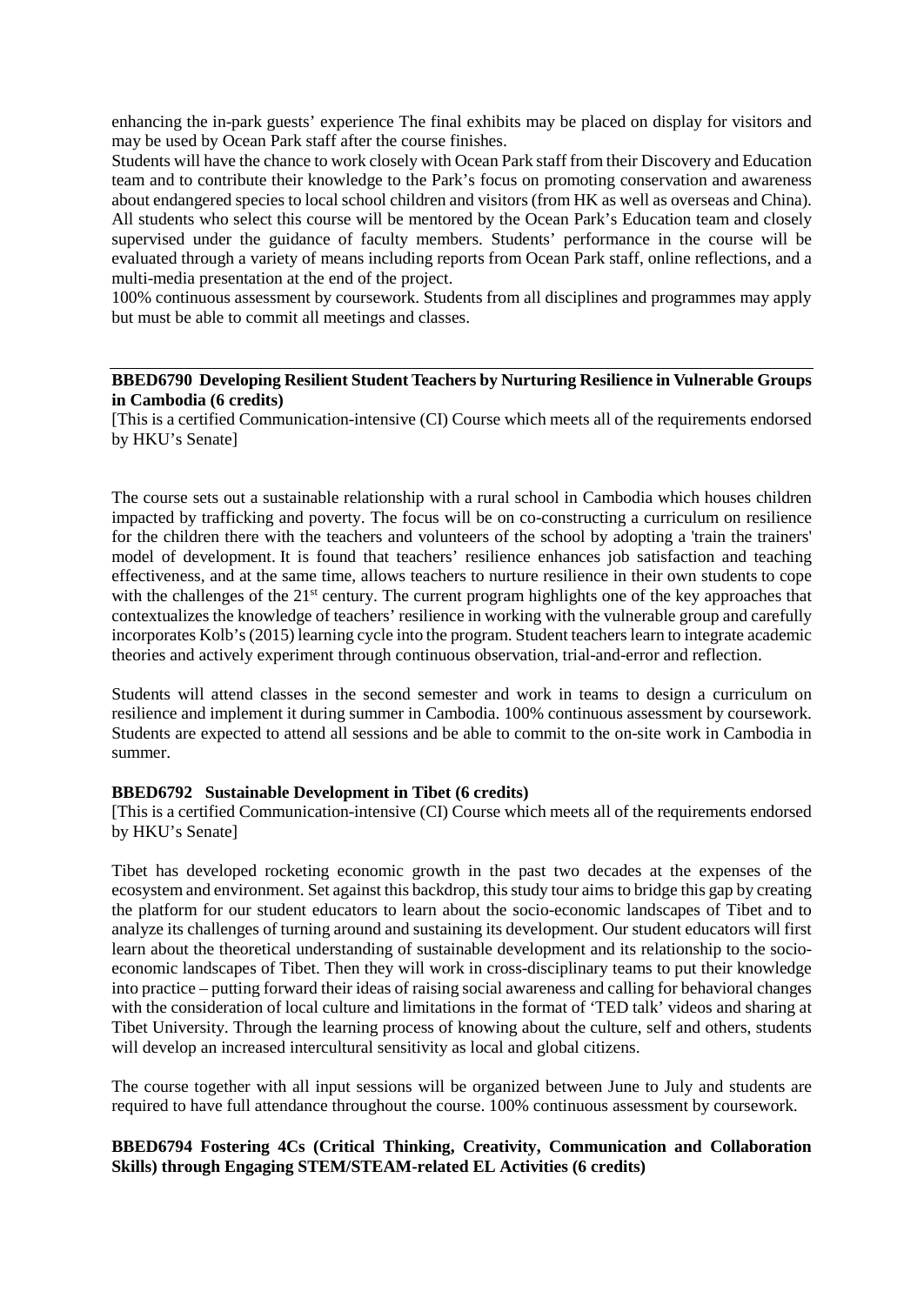The course will develop not only the participants' knowledge, skills and beliefs of learning and teaching of STEM/STEAM-related context (both in Hong Kong and USA), but also enhance their understanding and mastery of the 21st century (4C) skills, that is Critical Thinking, Creativity, Communication and Collaboration skills, in order to succeed in the information age.

Besides attending HKU lectures, students will be guided to work in pairs or in small groups to: (a) analyse the STEM/STEAM-related curriculum in the contexts of Hong Kong and USA, (b) participate in the Odyssey of the Mind Hong Kong regional tournament in March, (c) collaborate on the development of the 4Cs curriculum materials for teaching to Hong Kong winning school teams who will participate in the Odyssey of the Mind world Finals competition in USA in April, (d) participate in the Odyssey of the Mind World Finals in USA in May. All participants will be supported by the course tutors, their peers and both regional and international collaborators in the Odyssey of the Mind program.

100% continuous assessment by coursework.

## **BBED6795 Exploring the Past, Present and Future of Myanmar (6 credits)**

Myanmar is a changing country, situated between India and China, with a complex and interesting past. Through a partnership with the China Exploration & Research Society (CERS), this course sets out to introduce students to the past, present, and future of Myanmar through direct engagement with its landscapes, cultural heritage, and people. Students will learn the basics of how archaeological theories and methods enable the study of past societies, and they will gain hands-on experience with digital humanities techniques for documenting ancient remains. This allows us to investigate past uses of spaces and objects in the organization and performance of law and politics, a perspective that can help contextualize the present. Students will also observe and participate in traditional crafts production to learn about daily life and economics in the villages of Myanmar. This experience foregrounds a rightsbased comparison of labor conditions and gender dynamics in the present with the past, which we investigate through the objects of the archaeological record. Throughout this interdisciplinary class, students will engage with and interview community members, community leaders, and other stakeholders. Students will consider the role of the law in preserving culture, protecting the environment, and supporting economic opportunities in the community. The class will explore two very different environmental zones of the country that highlight the relationships between landscape and society: the flood plain of the Irrawaddy River, explored while living on a boat, and the resource-rich highlands around Inle Lake. The class culminates with an analysis of the ethics surrounding the roles tourism plays within the modern state of Myanmar and Myanmar's role within the international law framework.

100% continuous assessment by coursework.

# **BBED6796 Cultural Heritage and Information in the Field (6 credits)**

Archaeologists study past cultures through the careful recording of the surveyed or excavated remains of ancient architecture and artifacts. In this class, students will travel to Armenia to participate in summer fieldwork, where they will be exposed to archaeological theories and methods, the digital humanities, and information management in the field. Students will help with digital data collection and experiment with cutting-edge technology such as drones, 3d scanning, cloud computing, and highprecision GPS. This work is contextualized by a critical evaluation of current issues and ethics in cultural heritage and data sharing. Discussion will also focus on teaching the past and engaging the public in cultural heritage and tourism. Several fieldtrips to local sites will provide broad familiarity with the past in Armenia and the Near East. Pre-trip meetings prepare students for the field and a flexible summer program should enable students with varied schedules to attend.

100% continuous assessment by coursework.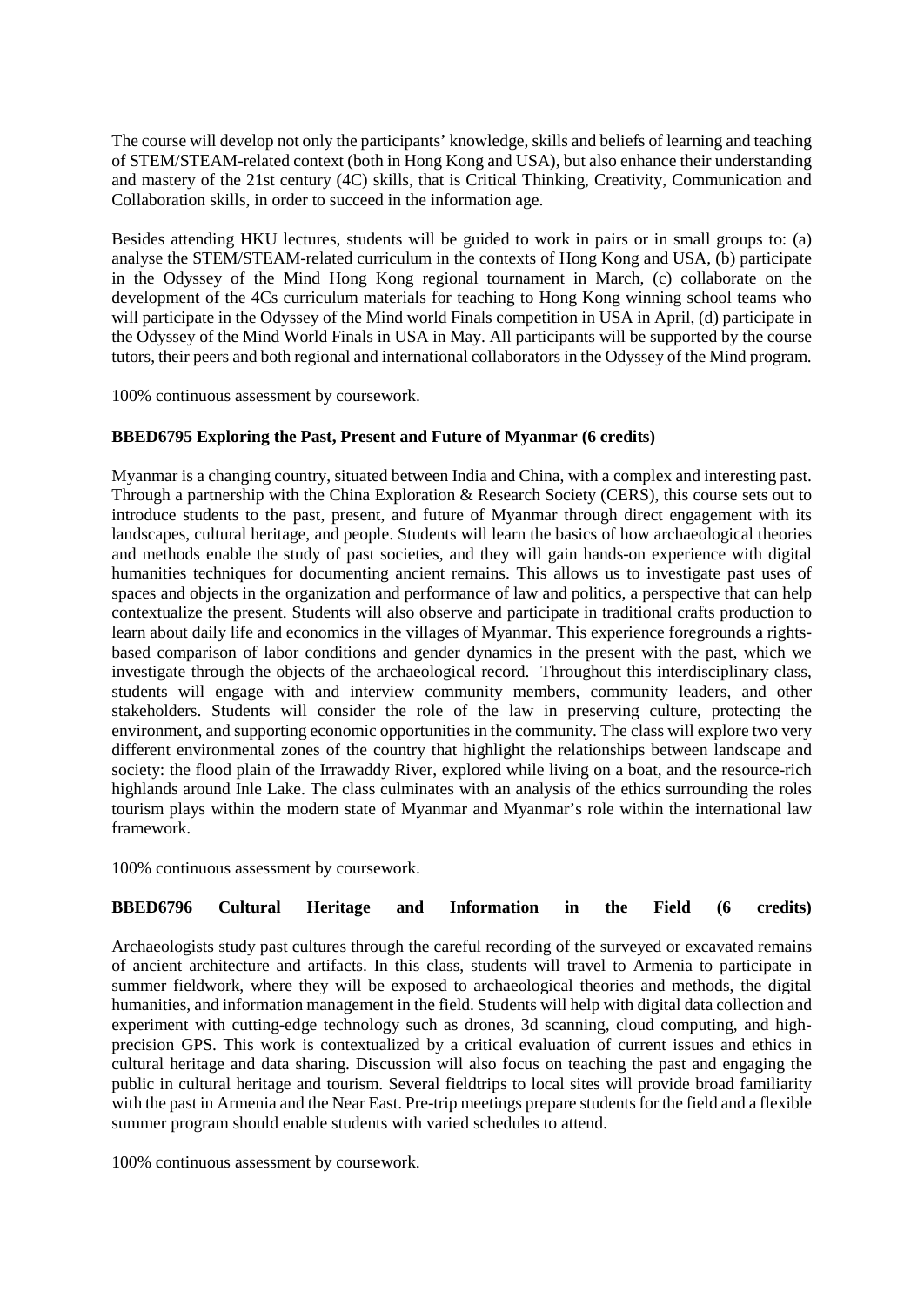#### **BBED6797 Youth Mentoring for Social Justice and Inclusion (6 credits)**

This course develops the knowledge, skills, beliefs and awareness needed to be an effective youth mentor and advocate of disadvantaged youth, with the aim of addressing social and educational inequality. The course will enhance students' understandings of the social, economic, cultural and political forces influencing the educational experiences of youth. It will also develop their self-efficacy as an agent of social change through an exploration of critical, inclusive pedagogies. The course integrates regular university-based interactive seminars with an experiential learning component in which each participant mentors a secondary learner, supporting and advocating for the learner academically and socially on a regular basis across two semesters. The course readings include literary, popular and academic texts to enable youth mentors' reflection upon their mentoring relationships and processes, their own social and ideological positions, and their developing identities as community youth mentors. Participants will receive continuous support and guidance from the course tutor and from peers.

100% continuous assessment by coursework.

## **BBED6798 Design Thinking in Action (6 credits)**

65% of children studying primary schools today will ultimately work in jobs that currently have not yet existed (WEF report 2016). The complex and unpredictable future has created challenges for nurturing student educators for the 21st century. Collaborate with the PolyU Jockey Club 'Operation SoInno', this course aims to nurture social innovative and reflective student educators who can find solutions to real-world problems and generate innovative ideas to create a better future. Our student educators will first learn about the theoretical underpinnings of design thinking and the reflective learning cycles in experiential education. Then they will work in cross-disciplinary teams to put their knowledge into practice – facilitating secondary school students' learning process in subject-based design thinking and helping them to reflect upon themselves as active learners. Student educators will integrate social innovation and humanity through the lens of design thinking and develop important 21st century skills.

100% continuous assessment by coursework.

## **BBED6800 CantoGather: Teaching Lower Primary Chinese-as-a-Second-Language Learners Chinese (6 credits)**

While Hong Kong is seen as a "melting pot" of various cultures, social integration remains unsatisfactory. In a study jointly conducted by the Hong Kong Council of Social Service and the Hong Kong Christian Service in 2016, only 64.7% of the surveyed South Asians living in Hong Kong were able to understand spoken Cantonese and 46.4% were able to speak it, while around 9 out of 10 South Asians were unable to read and write Chinese. Even though Chinese is a part of the teaching curriculum in mainstream schools, Chinese-as-a-second-language learners still find it difficult to improve their Chinese language proficiency due to various factors, including limited language exposure and a lack of teaching materials even in schools where they are often designed for teaching Chinese as a second language, thereby matching the mainstream syllabus.

CantoGather aims to empower our non-Chinese neighbours with Cantonese so that they might be better able to integrate into their local communities and step up the social ladder, and in the process promote cultural understanding between tutees and tutors. In this course, students will be teaching a class of 15- 20 lower primary NCS students Cantonese through a one-to-one basis each week over 10 weeks. Students will also be modifying the provided activity-based tutoring plans and materials according to the children's learning needs. At the end of the course, students will produce a lesson plan of their own which will be used by future volunteers. Through this course, students will be able to apply theory into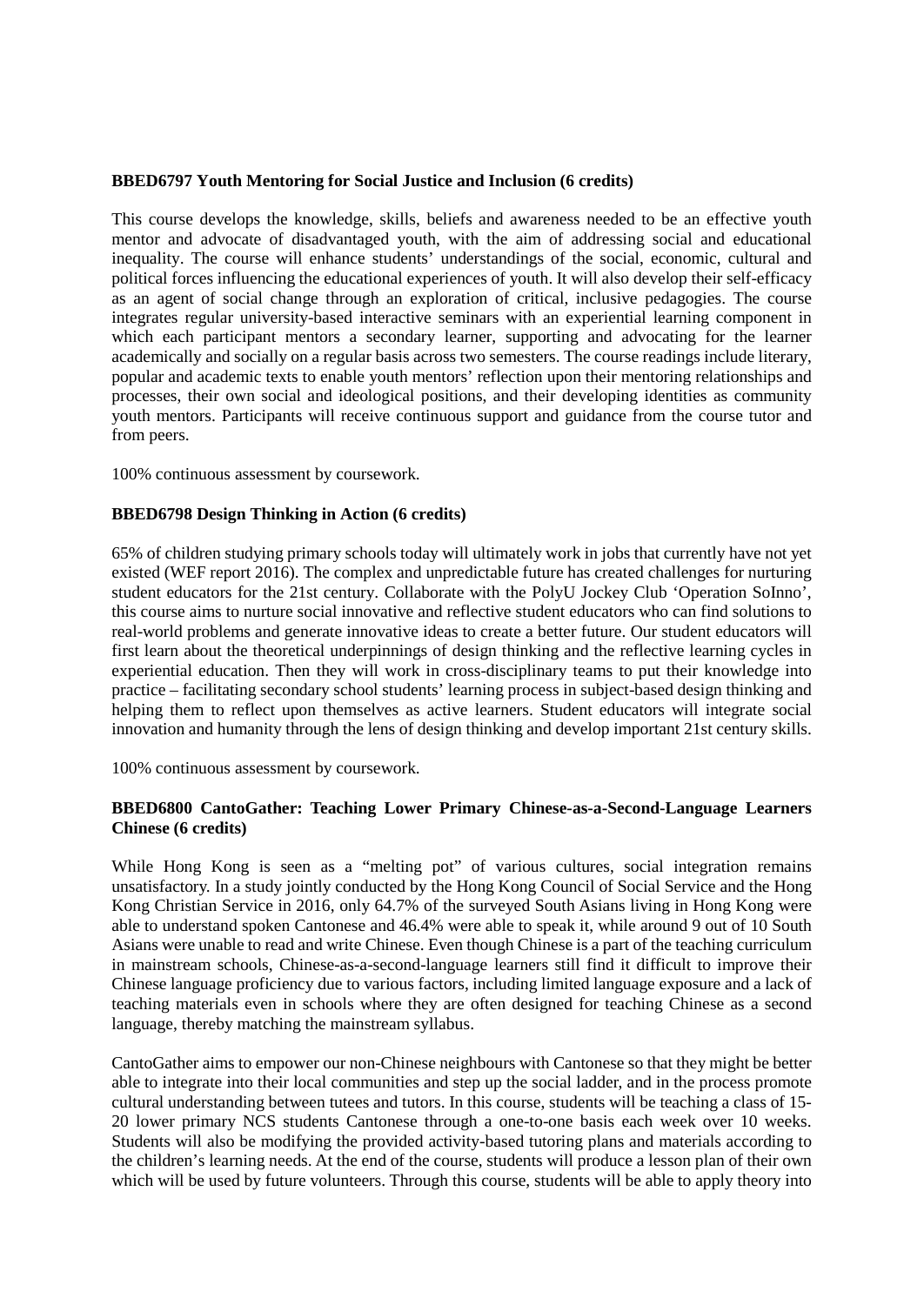practice and refine their professional skills, while understanding more about local issues and contributing to social immersion and racial integration in Hong Kong.

100% continuous assessment by coursework.

## **BBED6801 Nurturing Gifted Individuals (6 credits)**

The growing significance of psychosocial factors in talent development has highlighted the importance of addressing the social and emotional needs of gifted individuals in gifted education. Collaborating with our own CAISE (Centre for Advancement in Inclusive and Special Education), this course aims to develop student educators' awareness on the unique social and emotional needs of gifted individuals and competence to respond to such needs. Student educators will first learn about the social and emotional needs of gifted individuals. Then they will work in cross-disciplinary teams to design and conduct workshops to strengthen the development of this important aspect among gifted individuals at primary school level as well as their parents. On-going feedback and reflection will be provided and facilitated.

100% continuous assessment by coursework.

## **CAES2001 Nurturing Global Leaders (12 credits)**

*[This course can be counted as fulfilling the Community-based Professional Practicum (CPP) requirement and also a 6-credit free elective.]*

The NGL course provides students with an immersive experience teaching English language and communication skills to marginalized youths in South East Asia for six weeks. Students will reflect on effective English learning strategies and operationalize these into teaching materials and methodologies. Through this unique cultural immersion, participants will gain appreciation for the role that English plays in promoting social and global mobility as they leverage their own language skills and understanding to work in teams and share their knowledge with marginalized youths at community partner organizations.

The NGL programme will consist of two weeks of training in Hong Kong followed by six weeks of internship teaching English to marginalized youths at community partner organizations.

100% continuous assessment by coursework.

## **CAES2002 Online Digital Storytelling in English (6 credits)**

This course is a unique new approach to experiential learning, giving HKU students an opportunity to support the learning needs of marginalized youth in the developing world. Through this experience, students will improve their own communication skills while empowering others through personal narratives.

Students will learn about a unique seven-stage process to develop personal narratives in the form of Digital Stories. Through this process they will gain a deeper understanding both of the powerful potential impact of storytelling as well as develop a greater understanding of how to integrate different types of media to communicate effectively. As an added dimension, the course is taught entirely online to facilitate personal engagement between students at HKU and learners in the developing world. Both HKU students and the youth they teach will benefit from the opportunity to improve their online communication skills. By working with a range of different online genres students will learn new communication skills (e.g. script writing, using your voice effectively, visual literacy, etc.) as well as technical skills (e.g. audio and video capture techniques, audio and video editing, generating graphics, media management, etc.)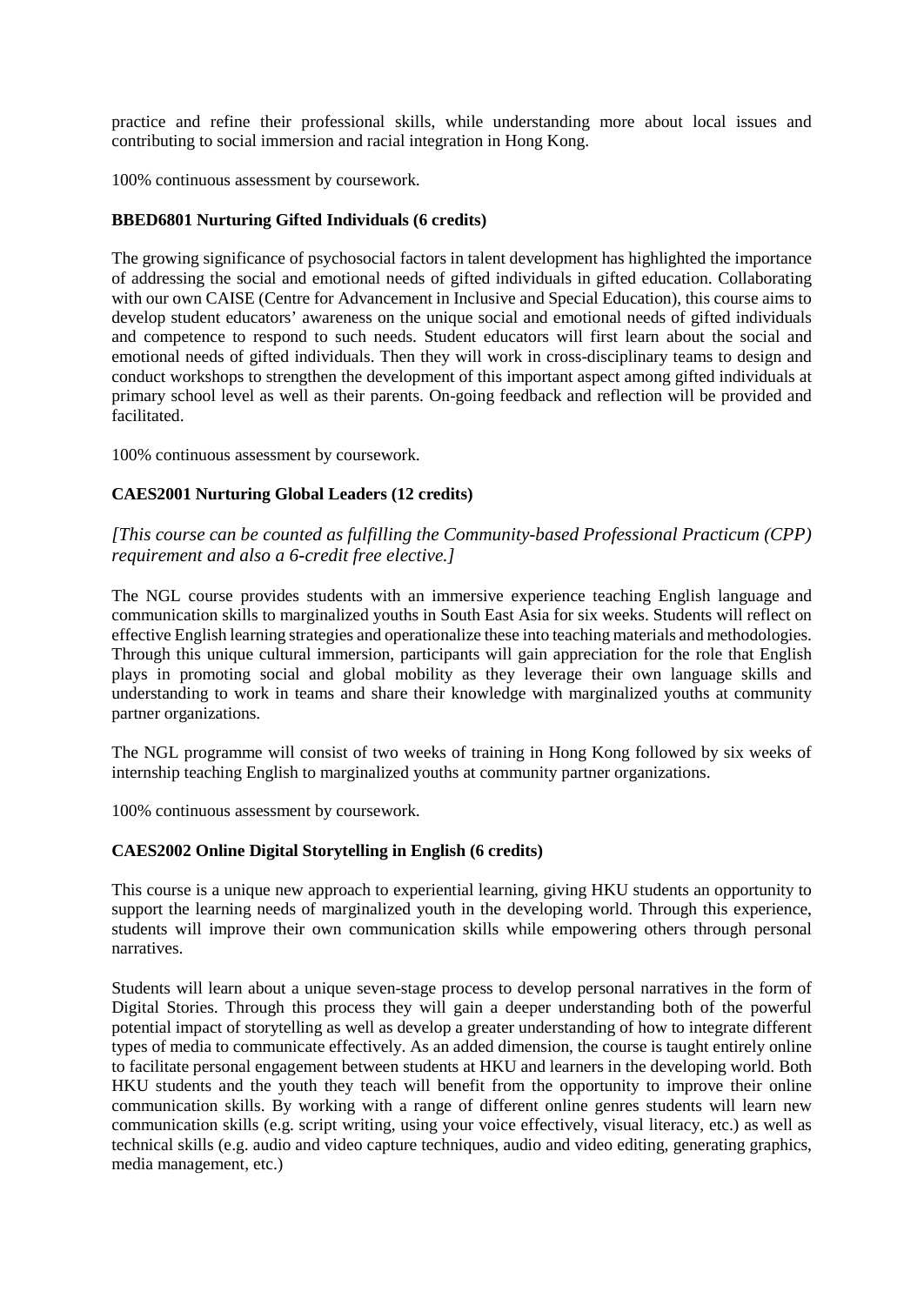In the first part of the semester students complete a module in which they will generate their own personal narrative in the format of a digital story. Based on this experience, they will then develop relevant online learning support materials and deliver an online digital storytelling workshop for marginalized youth.

100% continuous assessment by coursework.

## **Professional Practicum (24 credits)**

Professional Practicum is a professional requirement that enables students to develop professional teaching competencies within the school environment. Students are required to integrate theory and practice in four domains: Learning and Teaching, Student Development, School Development and Professional Community. Through two years of *Professional Practicum*, students commit themselves to six core professional values: belief that all students can learn, care for students, respect for diversity, commitment and dedication to the profession, collaboration, sharing and team spirit, passion for continuous learning and excellence.

\_\_\_\_\_\_\_\_\_\_\_\_\_\_\_\_\_\_\_\_\_\_\_\_\_\_\_\_\_\_\_\_\_\_\_\_\_\_\_\_\_\_\_\_\_\_\_\_\_\_\_\_\_\_\_\_\_\_\_\_\_\_\_\_\_\_\_\_\_\_\_\_\_\_\_

Because this component is conducted in schools and involves direct learning relationships with school students, the student-teachers must comply with the following professional requirements: Student teachers shall conduct themselves professionally during their studies and towards staff and students in schools or other institutions. Student-teachers who exhibit behaviour deemed by the Faculty of Education to be threatening or harmful to school children, teachers, fellow students, or to schools and other institutions participating in the programme, may not be permitted to take, or may be withdrawn from the *Professional Practicum* courses, and hence will not be able to satisfy the programme's professional requirements.

The core aspects of student-teachers' performance in the practicum that will be assessed include but are not limited to the following:

- planning for effective teaching and learning
- knowledge of the target language and its acquisition
- teaching strategies which foster and motivate student learning and meet diverse student needs
- managing learning and interaction in the classroom
- professional orientation

#### **Year 4**

## **BBED4463. Professional Practicum I – Science** (12 credits) (Capstone Experience)

Students spend ten weeks in a secondary school carrying out supervised teaching duties in Year 4. 100% continuous assessment by coursework: students will be assessed on the planning and implementation of observed lessons together with their verbal and written reflections on the observed lessons. The development of a teaching and learning portfolio is also a hurdle requirement.

#### **Year 5**

## **BBED5464. Professional Practicum II – Science** (12 credits) (Capstone Experience)

Students spend ten weeks in a secondary school carrying out supervised teaching duties in Year 5.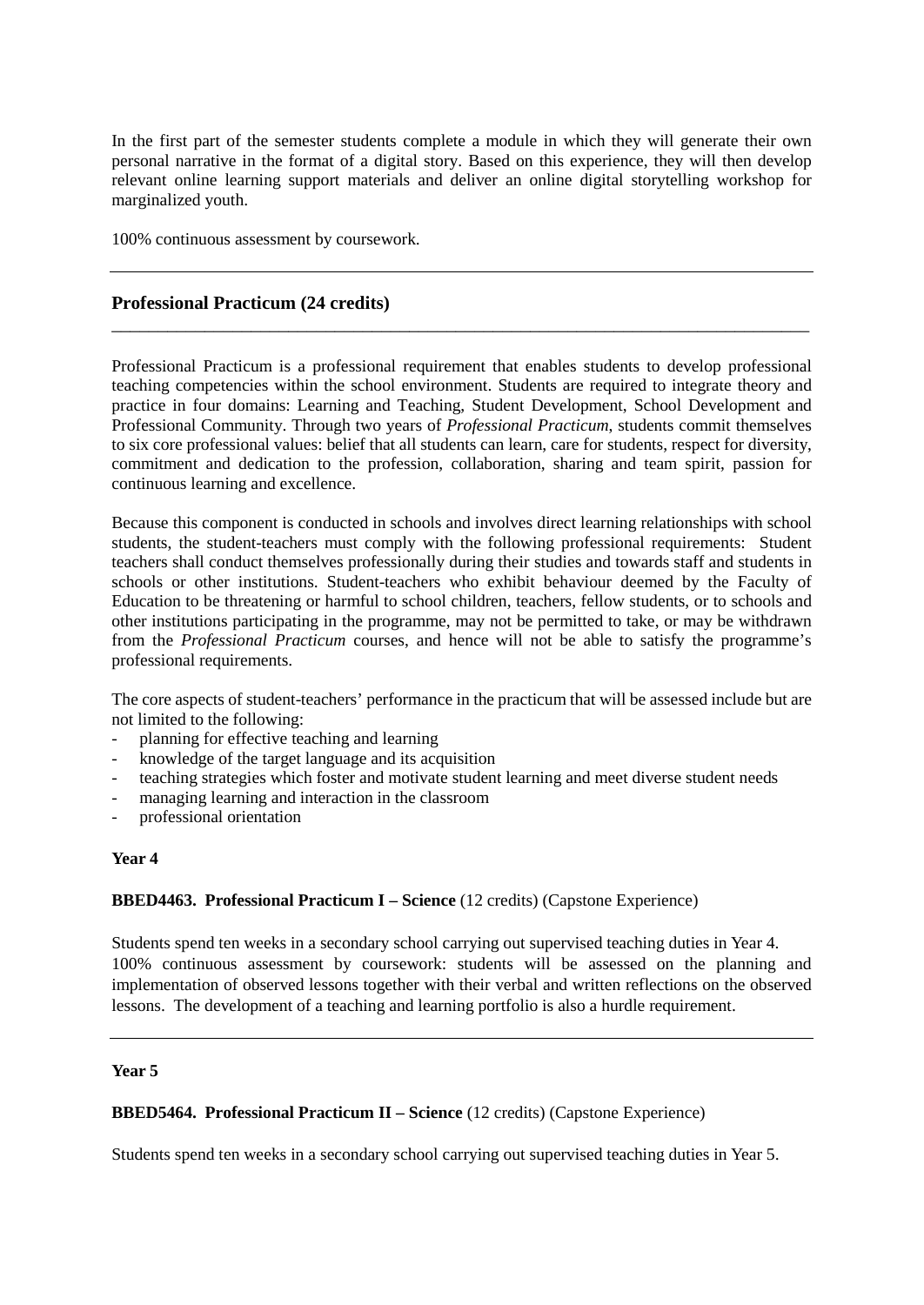100% continuous assessment by coursework: students will be assessed on the planning and implementation of observed lessons together with their verbal and written reflections on the observed lessons. The development of a teaching and learning portfolio is also a hurdle requirement.

# **ENGLISH LANGUAGE ENHANCEMENT COURSES** (12 credits)

### **CAES1000. Core University English** (6 credits)

(Candidates who have achieved Level 5 or above in English Language in the Hong Kong Diploma of Secondary Education Examination, or equivalent, are exempted from this requirement, and Core University English is optional. Those who do not take this course should take an elective course in lieu, see Regulation UG 6.)

The Core University English (CUE) course aims to enhance first-year students' academic English language proficiency in the university context. CUE focuses on developing students' academic English language skills for the Common Core Curriculum. These include the language skills needed to understand and produce spoken and written academic texts, express academic ideas and concepts clearly and in a well-structured manner and search for and use academic sources of information in their writing and speaking. Four online-learning modules through the Moodle platform on academic speaking, academic grammar, academic vocabulary, citation and referencing skills and avoiding plagiarism will be offered to students to support their English learning. This course will help students to participate more effectively in their first-year university studies in English, thereby enriching their first-year experience.

Assessment: 100% coursework

## **English in the Discipline Course** (6 credits)

#### **CAES9423. Academic English for Education Students** (6 credits)

This course will help students develop their research report writing skills and oral presentation skills for disciplinary studies and academic purposes. Students will identify a topic in the discipline of Education and conduct a small-scale research project to explore the issue. During the process, they will collect data by interviewing professionals in their field, analyze the information they obtain, and present their findings orally and in formal report writing.

100% continuous assessment by coursework.

## **CHINESE LANGUAGE ENHANCEMENT COURSE** (6 credits)

#### **CEDU9007. Practical Chinese for BEd&BSc Students** (6 credits)

This course aims to hone the students' Chinese skills for effective professional communication. It introduces the students to techniques of writing different types of practical writings. In addition, topics addressing the style and techniques of reader-based writings and PowerPoint presentations are included to heighten the students' linguistic sensitivity. Drilling practices are also put in place to familiarize the students with the simplified Chinese characters frequently used in the workplace. Assessment: 50% coursework and 50% examination.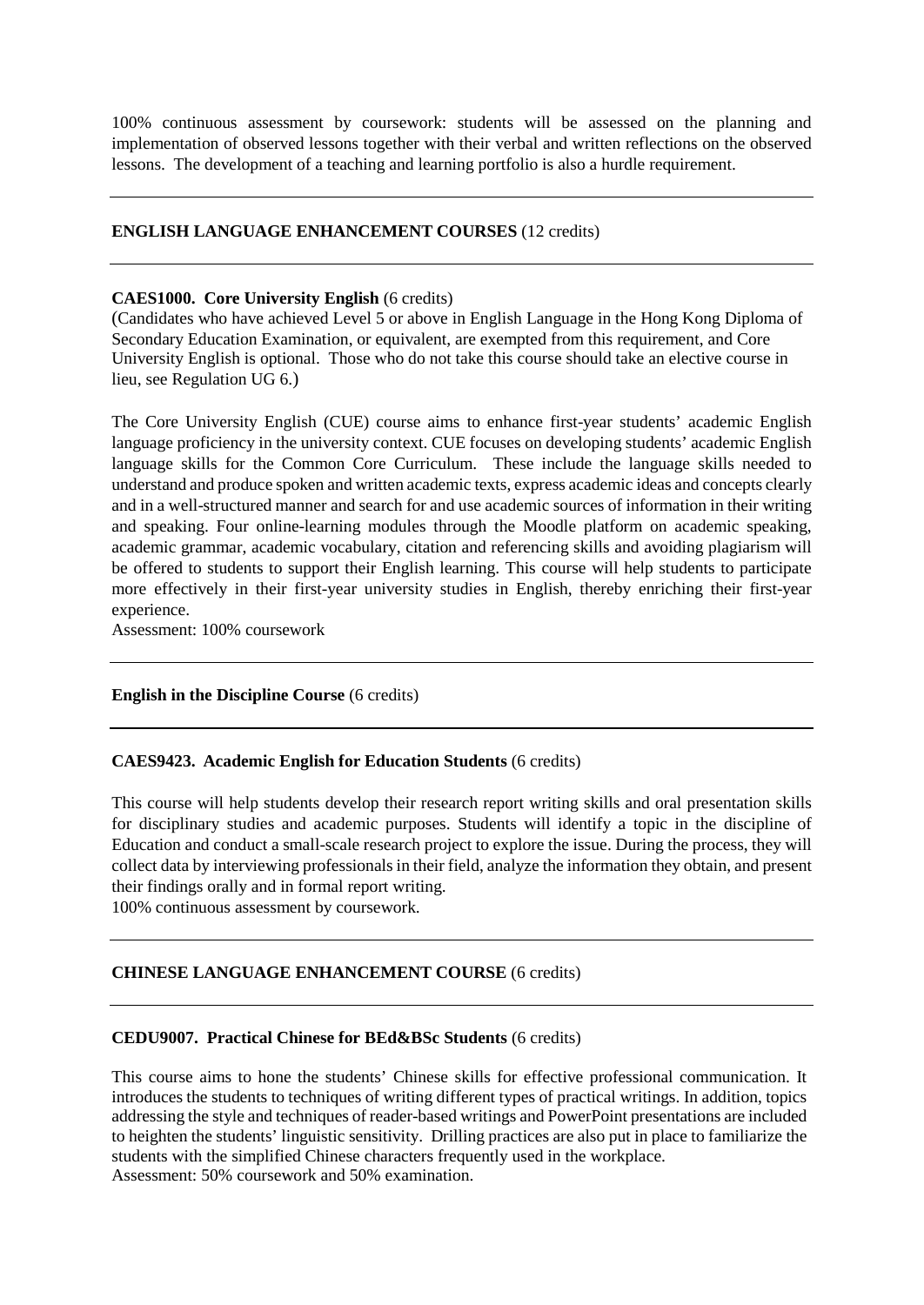#### **CUND9002. Practical Chinese and Hong Kong Society** (6 credits) (for students from the Mainland, and the medium of instruction is Putonghua)

This course is specifically designed for the students from the Mainland. With Putonghua as the medium of instruction, it aims to underscore the characteristic styles and formats of practical Chinese writings in the workplace context in Hong Kong. Topics addressing the rhetorical strategies for reader-oriented professional writings are included to strengthen the students' command of the language. In the "Chinese Characters" component, drilling practices provide ample opportunity for the students to learn to convert simplified characters into their traditional forms. The evolution of Cantonese and the lexical and phonetic systems of this dialect will be explored. The local history and culture of Hong Kong will also be considered. On-site visits are organized to deepen the students' understanding of local traditions and, more importantly, to enhance their ability to appreciate and accept cultural and regional differences. Assessment: 50% coursework and 50% examination.

#### **CUND9003. Cantonese for Non-Cantonese Speaking Students** (6 credits) (for students from the Mainland, and the medium of instruction is Putonghua)

Through a comparative analysis of Putonghua and Cantonese, this course enables students to learn the characteristics of Hong Kong Chinese, to discover the differences in vocabulary and expression between the Cantonese dialect and Mandarin, to strengthen their communication skills in everyday life, and to have a proper understanding of the culture, traditions and people in Hong Kong. Assessment: 60% coursework and 40% examination.

# **COMMON CORE CURRICULUM** (24 credits)

Candidates are required to complete 24 credits of courses in the Common Core Curriculum, including one course from each Area of Inquiry.

# **ELECTIVES** (42 credits)

Candidates are required to complete 42 credits in electives.

The following are some of the elective courses offered by the Faculty. Not all courses listed below will be offered every year.

## **BBED6726 Teaching Literature and Language Arts (6 credits)**

This course aims to develop an awareness and appreciation of the role of literature in the English Language/Language Arts curriculum and the issues related to using literary texts and other creative texts in the language classroom. It aims to provide students with knowledge of different literary genres and literary techniques and basic methodological strategies for teaching both literature and language through literature. Topics covered include the following: Why teach literature? Why use literary texts? Literature for study versus literature as a resource; Literature and the curriculum; Literature and experience; teaching poetry and using poetry with language learners; teaching and using prose texts; teaching film and how to use film in the classroom; using comics and fairy stories creatively, and the use of popular culture in the language classroom. The course aims at highlighting the relevance of literature and language arts in everyday life and to promote interest in the different aspects covered on the course.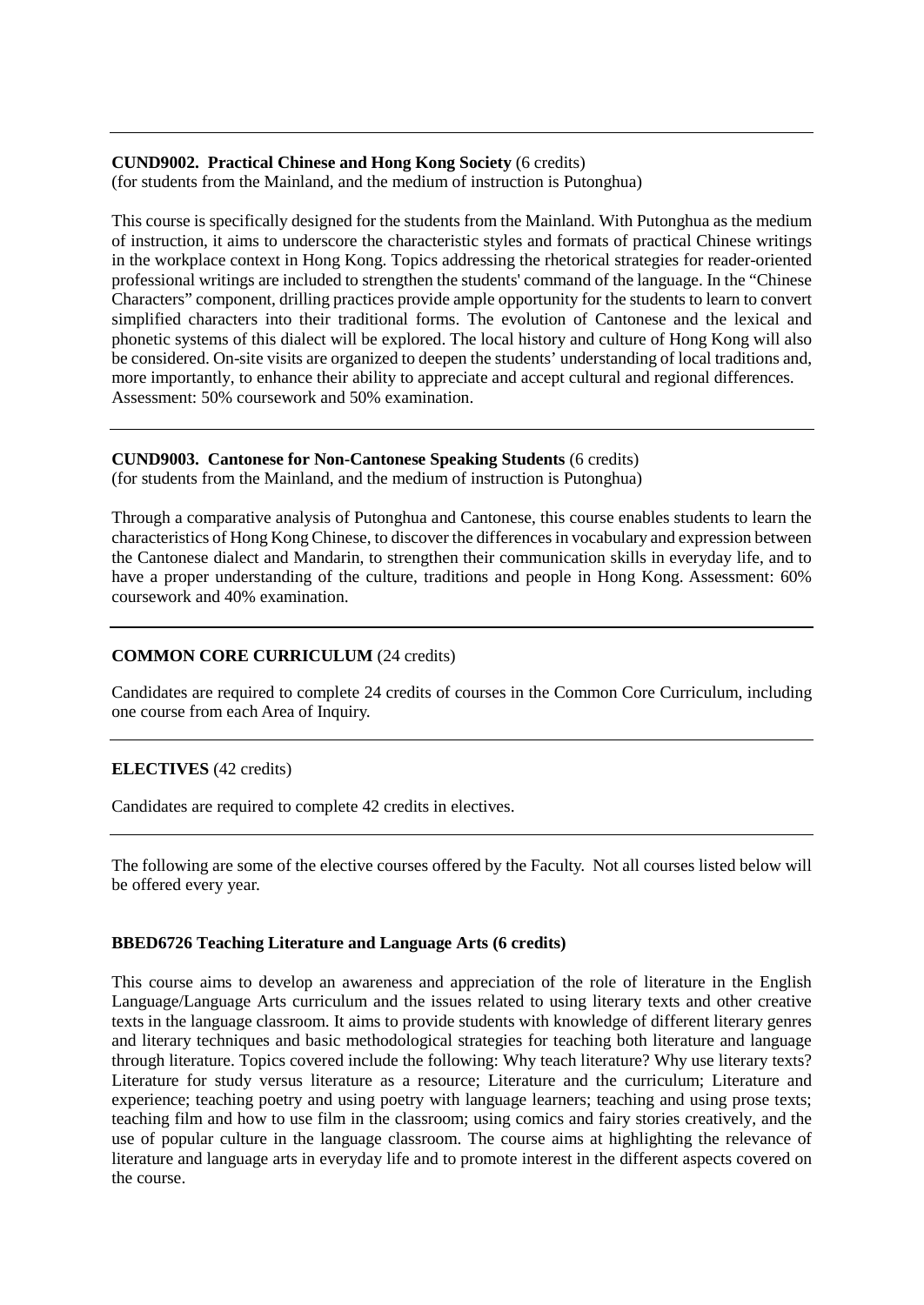100% continuous assessment by coursework: a range of teaching and learning activities and assessment tasks will be used. These may include in-class group presentations of teaching resources, formative literary portfolios and a lesson planning assignment.

## **BBED6741. Teaching of General Studies in Primary Schools** (6 credits)

This course aims at helping teachers to develop skills in teaching critical thinking through the broad based subject, General Studies, in an integrated and conceptual manner. By introducing the use of different teaching aids, such as ICT and graphic organizer, this course also encourages teachers to become reflective practitioners. In the first part of this course, we will explore some basic skills in classroom practice of teaching and learning in General Studies and its curriculum. In the second part, the class will examine more closely the General Studies curriculum in relation to critical and creative thinking, and the role of General Studies in preparing young adolescents for their further studies. 100% continuous assessment by coursework.

# **BBED6743. Effective Mathematics Teaching** (6 credits)

This course aims to introduce essential concepts and skills in mathematics pedagogy. Students will develop techniques in classroom teaching while making sense of theories and resources in various aspects of mathematics pedagogy, such as explanation and questioning, assessment for learning, dealing with misconceptions and catering for learner diversity.

100% continuous assessment by coursework.

## **BBED6744. Mathematical Inquiry** (6 credits)

In this course, mathematical inquiry will be introduced as a means of learning as well as teaching of mathematics. Students will experience inquiry in different areas of mathematics, within secondary level and beyond, through activities such as problem posing and solving, conjecturing and proving, tinkering with models and representations. While doing so, they will also learn about use of digital and physical tools or resources, and their potential in teaching and learning. 100% continuous assessment by coursework.

## **BBED6745. Teaching Mathematics Across the Curriculum** (6 credits)

In this course, students will explore possibilities of mathematics teaching and learning through its integration with experiences in other curricular areas. Emphasis is put on understanding mathematics in social and scientific contexts. Pedagogical understanding is developed through experiences in crosscurricular activities such as modelling, data-driven explorations, decision making and communication with quantitative information. While doing so, students will also critically evaluate current states and trends in mathematics curriculum development.

100% continuous assessment by coursework.

## **BBED6746. Developing Concepts and Thinking in Mathematics** (6 credits)

This course aims to help students to explore the nature of mathematical concepts and thinking. Students will reflect on their experience as a learner in the process of sensing making, reasoning and coconstructing knowledge in mathematics. By examining origins and development of mathematical ideas